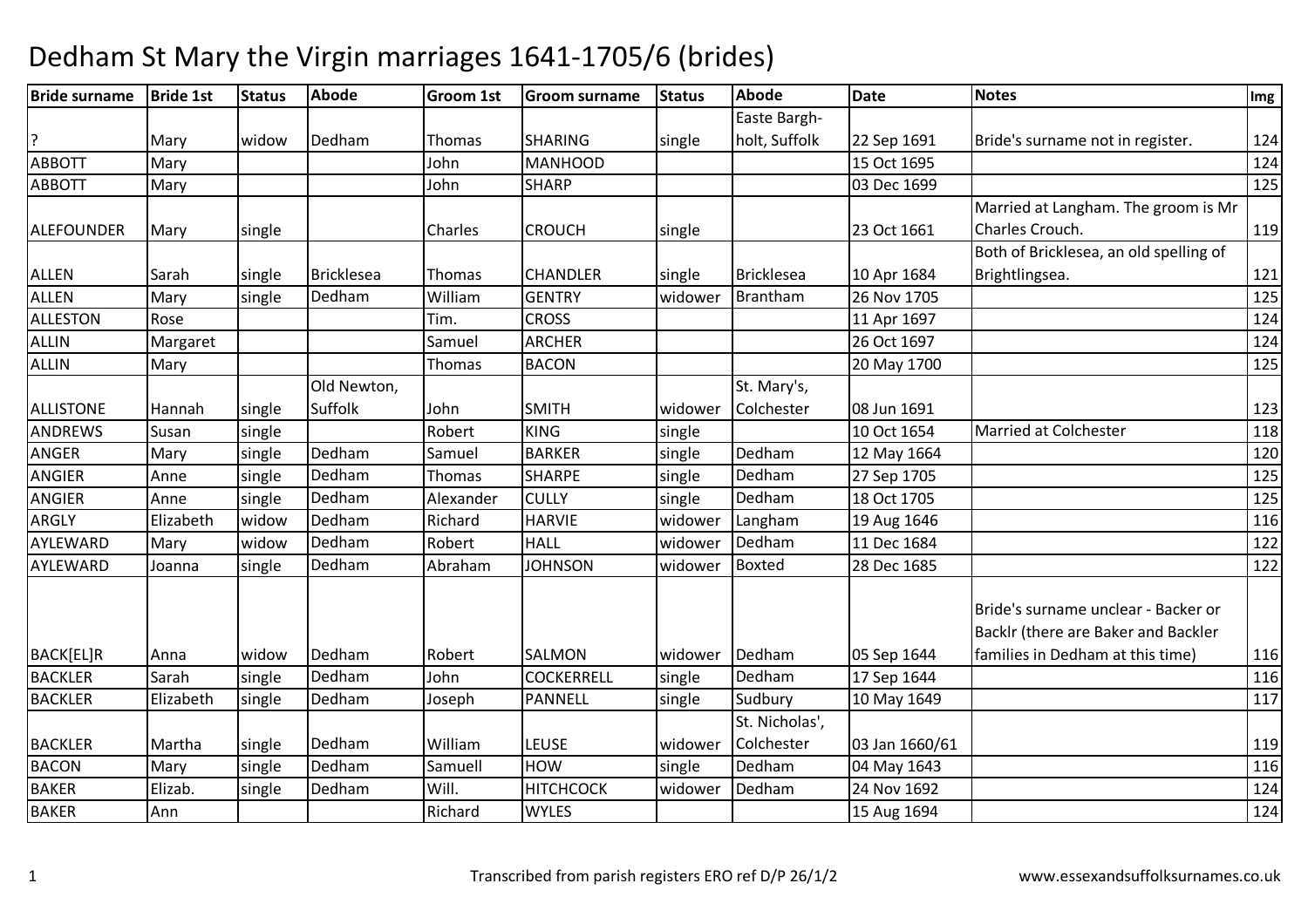| <b>Bride surname</b> | <b>Bride 1st</b> | <b>Status</b> | <b>Abode</b>            | <b>Groom 1st</b> | <b>Groom surname</b> | <b>Status</b> | Abode         | <b>Date</b>    | <b>Notes</b>                            | Img   |
|----------------------|------------------|---------------|-------------------------|------------------|----------------------|---------------|---------------|----------------|-----------------------------------------|-------|
|                      |                  |               | St. Rumbald's,          |                  |                      |               | St. Andrew's, |                | Bride's parish is presumably St.        |       |
| <b>BANKS</b>         | Mary             | single        | Colchester              | Isaac            | LONGLAND             | single        | London        | 27 Oct 1686    | Runwald's.                              | $122$ |
|                      |                  |               | East Bergholt,          |                  |                      |               |               |                |                                         |       |
| <b>BARBER</b>        | Damaris          | single        | Suffolk                 | Robert           | <b>WEBB</b>          | single        | Dedham        | 22 Mar 1657/58 |                                         | 118   |
| <b>BARKER</b>        | Abigaill         | single        | Dedham                  | John             | <b>CARTER</b>        | single        | Dedham        | 30 Jul 1646    |                                         | 116   |
| <b>BARKER</b>        | Mary             | widow         | Dedham                  | Thomas           | <b>WESTOW</b>        | single        | Dedham        | 08 Feb 1682/83 |                                         | 120   |
|                      |                  |               | St. James',             |                  |                      |               |               |                |                                         |       |
| <b>BARKER</b>        | Mary             |               | Colchester              | Augustin         | <b>WAYLAND</b>       | single        | Pelden        | 27 Mar 1694    | Bride's marital status not in register. | 124   |
| <b>BARKER</b>        | Susanna          | single        | Dedham                  | John             | <b>PALMER</b>        | single        | Hadleigh      | 27 May 1705    |                                         | 125   |
| <b>BARKER</b>        | Sarah            | widow         | Dedham                  | Stephen          | <b>COE</b>           | widower       | Manningtree   | 03 Jul 1705    |                                         | 125   |
| <b>BARNS</b>         | Elizabeth        | single        | Dedham                  | Robert           | PAMANT               | single        | Dedham        | 10 May 1688    |                                         | 123   |
| <b>BARTON</b>        | Elizabeth        | single        | Dedham                  | Richard          | <b>FOSTER</b>        | single        | Dedham        | 13 Apr 1686    |                                         | 122   |
| <b>BARTON</b>        | Ann              | single        | Dedham                  | Robert           | <b>SPENCER</b>       | single        | Heighham      | 13 Sep 1693    |                                         | 124   |
| <b>BATT</b>          | Mary             | single        | Dedham                  | Edmond           | <b>WALKER</b>        | single        | Dedham        | 27 Jun 1662    |                                         | 119   |
|                      |                  |               | St. Nicholas',          |                  |                      |               | St. Peter's,  |                |                                         |       |
| <b>BATTLE</b>        | Ann              |               | Colchester              | John             | <b>PORTER</b>        |               | Colchester    | 01 Nov 1694    |                                         | 124   |
|                      |                  |               |                         |                  |                      |               |               |                | Not clear if the groom is also of       |       |
| <b>BAXTER</b>        | Judith           |               | Manningtree             | Willm.           | <b>COX</b>           |               |               | 11 Dec 1694    | Manningtree.                            | 124   |
| <b>BAXTER</b>        | Mary             |               |                         | Joshuah          | <b>COWEL</b>         |               |               | 07 Apr 1700    |                                         | 125   |
| <b>BEESTON</b>       | Mary             | single        |                         | Roger            | <b>SIDA</b>          | single        |               | 17 May 1655    | Married at Colchester                   | 118   |
|                      |                  |               |                         |                  |                      |               | Olderton,     |                |                                         |       |
| <b>BENNETT</b>       | Elizabeth        | single        | Baudsy, Suffolk   Henry |                  | LANE                 | single        | Suffolk       | 29 Sep 1643    |                                         | 116   |
| <b>BENTLY</b>        | Susan            |               | Dedham                  | Henry            | <b>RESELL</b>        |               | Langham       | 06 Aug 1685    |                                         | 122   |
| <b>BIDES</b>         | Sarah            |               |                         | Edward           | <b>FISH</b>          |               |               | 16 Aug 1647    |                                         | 117   |
| <b>BIGS</b>          | Anna             | single        | Hadley                  | Thomas           | <b>FULLER</b>        | single        | Dedham        | 12 Apr 1655    |                                         | 118   |
| <b>BIGSBY</b>        | Sarah            | widow         |                         | Edmund           | <b>PERRYS</b>        | widower       |               | 26 Jan 1685/86 |                                         | 122   |
| <b>BIRD</b>          | Sarah            | single        | Dedham                  | John             | <b>DEAKES</b>        | widower       | Dedham        | 14 Jun 1691    |                                         | 123   |
| <b>BLACKBONE</b>     | Elizabeth        | single        | Dedham                  | William          | <b>HUTCHINSON</b>    | single        | Dedham        | 31 Dec 1644    |                                         | 116   |
| <b>BLOMFEILD</b>     | Eliz.            |               |                         | Arnold           | <b>GREENING</b>      |               |               | 01 Sep 1700    |                                         | 125   |
| <b>BLOMFIELD</b>     | Sarah            |               |                         | Sam.             | <b>CROSS</b>         |               |               | 01 May 1700    |                                         | 125   |
| <b>BLOOMFIELD</b>    | Abigail          |               |                         | John             | COOK                 |               | Lawford       | 23 Mar 1703/4  |                                         | 125   |
| <b>BLUMFEILD</b>     | Sarah            | widow         | Dedham                  | Edmond           | <b>SHERMAN</b>       | single        | Dedham        | 18 May 1693    |                                         | 124   |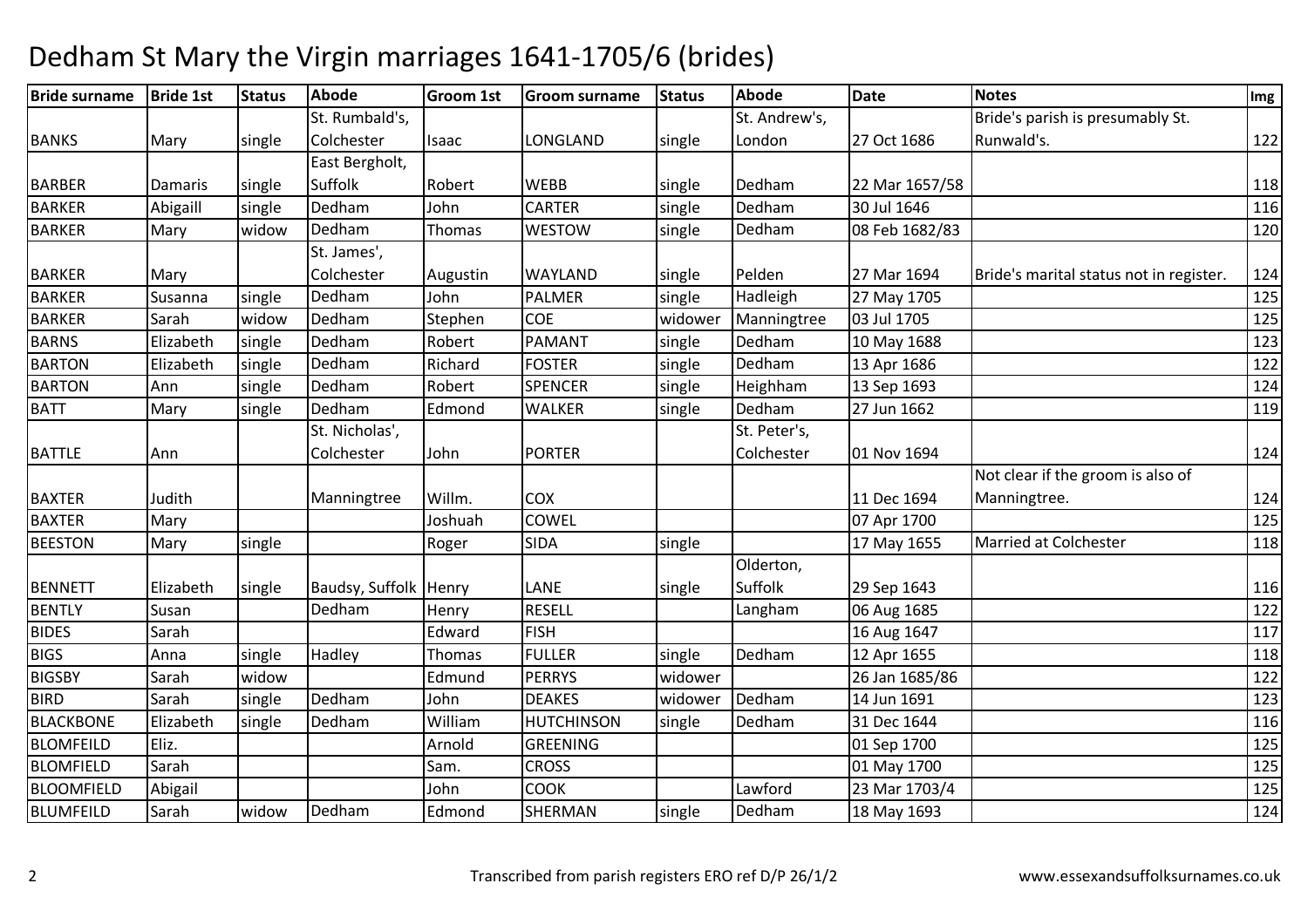| <b>Bride surname</b> | <b>Bride 1st</b> | <b>Status</b> | <b>Abode</b>                 | <b>Groom 1st</b> | <b>Groom surname</b> | <b>Status</b> | <b>Abode</b>                  | <b>Date</b>    | <b>Notes</b>                                                         | Img |
|----------------------|------------------|---------------|------------------------------|------------------|----------------------|---------------|-------------------------------|----------------|----------------------------------------------------------------------|-----|
| BLY?                 | Susan            | widow         | Dedham                       | John             | <b>ROYSE</b>         | widower       | Dedham                        | 06 Aug 1649    | Bride's surname quite faded.                                         | 117 |
| <b>BOWTELL</b>       | Martha           | single        | Dedham                       | Caleb            | <b>DOWNES</b>        | single        | Dedham                        | 21 Jul 1647    |                                                                      | 117 |
| <b>BRANSTON</b>      | Susan            | single        | Dedham                       | Edmond           | <b>FISHER</b>        | single        | Dedham                        | 21 Jul 1659    |                                                                      | 119 |
| <b>BRANSTON</b>      | Grace            | single        | Dedham                       | Jeffery          | <b>STERNES</b>       | single        | Stebbin                       |                | 21 Mar 1660/61 Married at Langham                                    | 119 |
| <b>BRETT</b>         | Sarah            | widow         | Dedham                       | Nathaniel        | <b>CHIGNALL</b>      | widower       | Layer de la Hay   10 Jul 1656 |                |                                                                      | 118 |
| BRETT                | Martha           | single        | Dedham                       | William          | <b>NEUTON</b>        | single        | Dedham                        | 21 Aug 1688    |                                                                      | 123 |
| <b>BRIDGE</b>        | Elizabeth        | single        | Dedham                       | Anthony          | <b>GIRLING</b>       | single        | Dedham                        | 14 Aug 1662    |                                                                      | 119 |
| <b>BRIDGES</b>       | Elisabeth        | single        |                              | Robert           | <b>WALKER</b>        | widower       |                               |                | 13 Mar 1655/56   Married at Bromley                                  | 118 |
| <b>BROWEN</b>        | Elizabeth        | single        | Dedham                       | Bezaleell        | <b>BENTLY</b>        | single        | Dedham                        | 31 Oct 1650    |                                                                      | 117 |
| <b>BROWN</b>         | Mary             | single        | Dedham                       | Thomas           | <b>WOOD</b>          | single        | Dedham                        | 16 Apr 1665    |                                                                      | 120 |
| <b>BROWN</b>         | Mary             | single        | Dedham                       | Richard          | <b>MACROW</b>        | single        | Dedham                        | 28 Jan 1685/86 |                                                                      | 122 |
| <b>BROWN</b>         | Eliz.            |               |                              | Isaack           | <b>BUTLER</b>        |               |                               | 09 Oct 1698    |                                                                      | 124 |
| <b>BROWNE</b>        | Ruth             | single        | Dedham                       | Robert           | <b>HEDLY</b>         | single        | <b>East Bergholt</b>          | 22 Feb 1654/55 |                                                                      | 118 |
| <b>BROWNE</b>        | Elizabeth        | widow         | Dedham                       | Henry            | <b>SMITH</b>         | widower       | Dedham                        | 25 Aug 1659    |                                                                      | 119 |
| <b>BROWNE</b>        | Anne             | widow         | Dedham                       | Abraham          | <b>ORMAN</b>         | widower       | Dedham                        | 28 Dec 1682    |                                                                      | 120 |
| <b>BRUCE</b>         | Rachel           |               |                              | Dan.             | LONG                 |               |                               | 30 Jan 1702/3  |                                                                      | 125 |
| <b>BRUMWELL</b>      | Anna             | single        | Dedham                       | Daniell          | <b>COLE</b>          | single        | Dedham                        | 03 Jan 1649/50 |                                                                      | 117 |
| <b>BULLETOUT</b>     | Elizabeth        | single        |                              | John             | <b>GULL</b>          | widower       |                               | 26 Feb 1660/61 |                                                                      | 119 |
| <b>BURCH</b>         | An               |               |                              | Andrew           | <b>HOUCHING</b>      |               |                               | 11 Apr 1699    |                                                                      | 124 |
| <b>BUTCHER</b>       | Sarah            | single        | Dedham                       | George           | <b>CLEMENS</b>       | single        | Dedham                        | 30 Apr 1685    |                                                                      | 122 |
| <b>CANDLER</b>       |                  | widow         |                              | John             | <b>GARWOOD</b>       |               |                               | 05 Sep 1703    | The bride's name is given as Widdow<br>Candler                       | 125 |
| <b>CAREW</b>         | Parnell          | widow         | Hocksly Par.                 | Samuel           | <b>SKINNER</b>       | single        | St. Peter's,<br>Sudbury       | 19 Aug 1690    | Bride's abode given as Hocksly Par -<br>presumably Little Horkesley. | 123 |
| <b>CARTWRIGHT</b>    | Elizabeth        | widow         | Stratford,<br><b>Suffolk</b> | Jerom            | <b>GARROD</b>        | widower       | Wittum, Essex                 | 12 Jul 1641    | Groom's abode presumably Witham.                                     | 115 |
| <b>CARTWRIGHT</b>    | Anna             | widow         | Dedham                       | Thomas           | <b>WRIGHT</b>        | widower       | Dedham                        | 24 Dec 1649    |                                                                      | 117 |
|                      |                  |               | St. Leonard's,               |                  |                      |               | St. Leonard's,                |                |                                                                      |     |
| <b>CARVER</b>        | Sarah            | single        | Colchester                   | John             | <b>SPICER</b>        | single        | Colchester                    | 17 Sep 1689    |                                                                      | 123 |
| <b>CHAPLYN</b>       | Mary             |               | Bildeston                    | Henry            | <b>BOWTLE</b>        |               | <b>Bricklesea</b>             | 24 Aug 1698    |                                                                      | 124 |
| <b>CLERE</b>         | Anne             | single        | Dedham                       | Richard          | <b>ALCOCK</b>        | single        | <b>Wakes Colne</b>            | 15 Nov 1683    |                                                                      | 121 |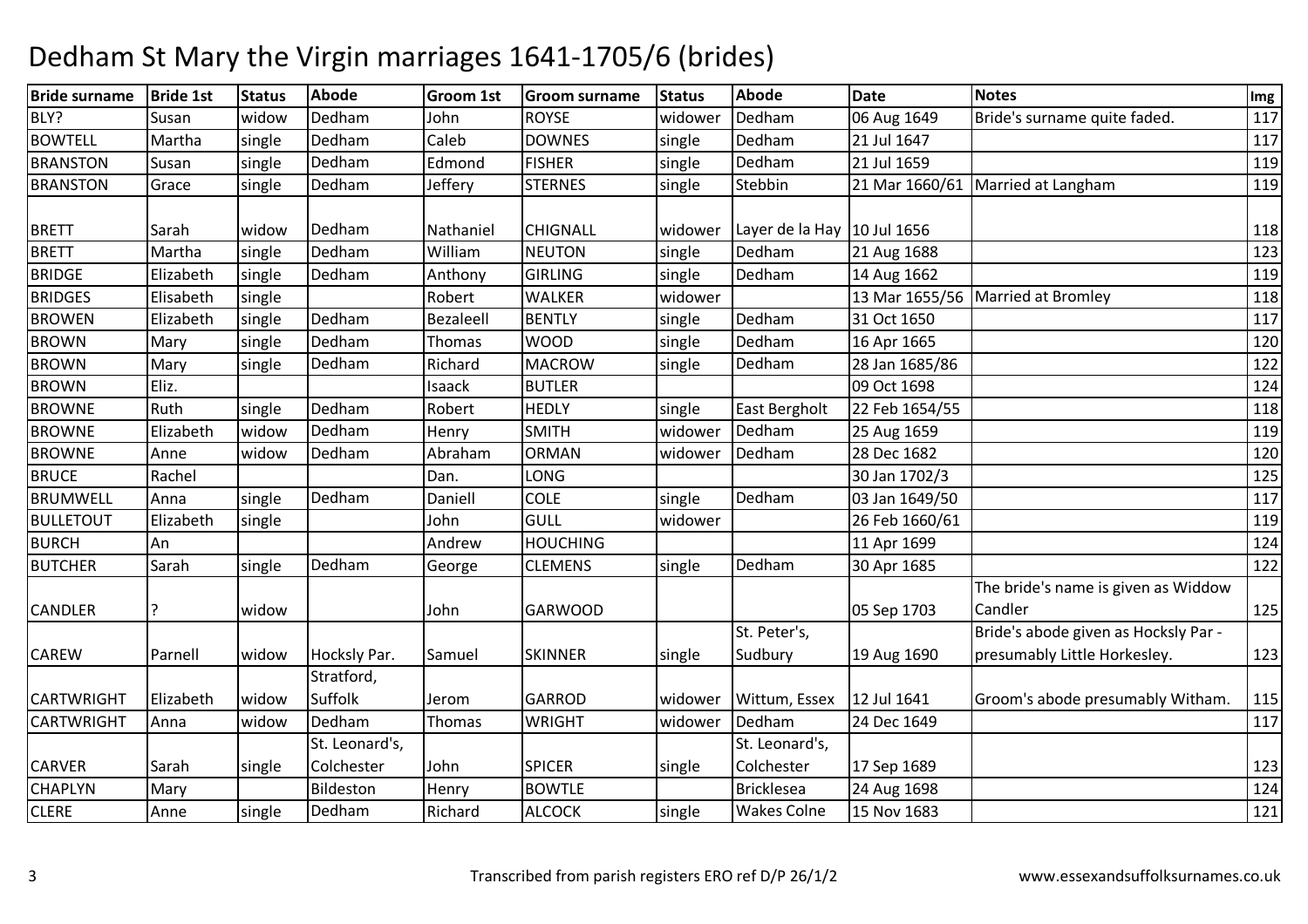| <b>Bride surname</b> | <b>Bride 1st</b> | <b>Status</b> | <b>Abode</b> | <b>Groom 1st</b> | <b>Groom surname</b> | <b>Status</b> | <b>Abode</b>  | <b>Date</b>    | Notes                             | Img |
|----------------------|------------------|---------------|--------------|------------------|----------------------|---------------|---------------|----------------|-----------------------------------|-----|
| <b>CLERK</b>         | Mary             | widow         | Ramsey       | John             | <b>CRESSY</b>        | widower       | Dovercourt    | 18 Sep 1690    |                                   | 123 |
| <b>CLERK</b>         | Sarah            | widow         | Dedham       | Edmond           | <b>BRAYBROOK</b>     | widower       | Dedham        | 30 Sep 1691    |                                   | 124 |
| <b>CLOVER</b>        | Margaret         | single        |              | Edmond           | <b>PIERSON</b>       | widower       |               | 11 Sep 1660    |                                   | 119 |
| <b>COCK</b>          | Jane             | widow         | Dedham       | John             | <b>MOUSE</b>         | widower       | Dedham        | 21 Jun 1683    |                                   | 121 |
| <b>COLE</b>          | Abigaile         | widow         | Dedham       | John             | <b>HARVEY</b>        | widower       | Coggeshall    | 18 Sep 1656    |                                   | 118 |
|                      |                  |               | St. Peter's, |                  |                      |               |               |                |                                   |     |
| <b>COLE</b>          | Abigail          |               | Ipswich      | Daniel           | <b>DEACON</b>        | single        | Dedham        | 02 Apr 1657    |                                   | 118 |
| <b>COLE</b>          | Mary             | single        | Dedham       | William          | <b>LISTER</b>        | single        | Dedham        | 31 Mar 1673    |                                   | 120 |
| <b>COLE</b>          | <b>Bridget</b>   |               |              | Arthur           | <b>MILLER</b>        |               |               | 08 Apr 1703    |                                   | 125 |
| <b>COLLINS</b>       | Susan            |               |              | John             | <b>BRUCE</b>         |               |               | 22 Apr 1701    |                                   | 125 |
| <b>COLTON</b>        | Elizabeth        | widow         | Dedham       | Stephen          | <b>BARTON</b>        | widower       | Dedham        | 13 Nov 1683    |                                   | 121 |
| <b>COMPLIN</b>       | Mary             | single        | Stratford    | John             | <b>CHILVER</b>       | single        | Dedham        | 05 Mar 1645/46 |                                   | 116 |
|                      |                  |               | Crofeild,    |                  |                      |               |               |                |                                   |     |
| <b>COOK</b>          | Frances          | single        | Suffolk      | Steven           | COTTON               | single        | Dedham        | 01 Apr 1657    |                                   | 118 |
| <b>COOKE</b>         | Mable            | single        |              | Nathaniel        | <b>WELLS</b>         | widower       |               | 23 Jul 1655    | Married at Colchester             | 118 |
| <b>COOPER</b>        | Lidia            | single        | Dedham       | Nathaniell       | <b>BLOSSE</b>        | single        | Dedham        | 16 Oct 1642    |                                   | 115 |
| <b>COOPER</b>        | Mary             |               |              | <b>Bezaleel</b>  | <b>AYLEWOOD</b>      |               |               | 15 Jun 1682    |                                   | 120 |
| <b>COOPER</b>        | Mary             | widow         | Dedham       | Abraham          | <b>SPINK</b>         | widower       | Dedham        | 25 Sep 1684    |                                   | 122 |
| <b>COOPER</b>        | Mary             | single        | Dedham       | Edward           | <b>OSBORNE</b>       | single        | Dedham        | 24 Nov 1687    |                                   | 123 |
| <b>COTTERELL</b>     | Elizabeth        | single        | Dedham       | Noah             | <b>HAM</b>           | single        | Dedham        | 17 Apr 1684    |                                   | 121 |
| <b>COUPER</b>        | Martha           | single        | Dedham       | William          | <b>BLOSSE</b>        | single        | Dedham        | 24 Feb 1660/61 |                                   | 119 |
|                      |                  |               |              |                  |                      |               |               |                | Not clear if the groom is also of |     |
| <b>COWELL</b>        | Sarah            |               | Dedham       | Matthew          | <b>GOLDING</b>       |               |               | 22 Oct 1699    | Dedham.                           | 125 |
| <b>COWTON</b>        | Elizab.          |               |              | James            | COWEL                |               |               | 21 Oct 1694    |                                   | 124 |
| <b>CRANE</b>         | Esther           |               |              | John             | HAMM                 |               |               | 20 Jul 1704    |                                   | 125 |
| <b>CRECQUO</b>       | Anne             | widow         | Dedham       | Caleb            | CRANE                | widower       | Dedham        | 03 Jul 1683    |                                   | 121 |
| <b>CRICK</b>         | Mary             | widow         | Dedham       | John             | <b>NEVOD</b>         | widower       | Dedham        | 10 Jun 1705    |                                   | 125 |
| <b>CROSSE</b>        | Rachel           | single        | Dedham       | Abraham          | LEWES                | single        | Dedham        | 31 May 1683    |                                   | 121 |
| <b>CROSSE</b>        | Mary             | widow         | Dedham       | Robert           | <b>WRIGHT</b>        | widower       | <b>Boxted</b> | 24 Sep 1685    |                                   | 122 |
| <b>CROWE</b>         | Frances          |               |              | Thomas           | <b>JAGGARD</b>       |               | Higham        | 04 Jan 1704/5  |                                   | 125 |
| <b>CURTISS</b>       | Aquila           |               |              | Henry            | CRESSWEL             |               |               | 16 Oct 1695    |                                   | 124 |
| <b>DALE</b>          | Elizabeth        | single        | Dedham       | John             | <b>GULL</b>          | widower       | Dedham        | 07 Jul 1642    |                                   | 115 |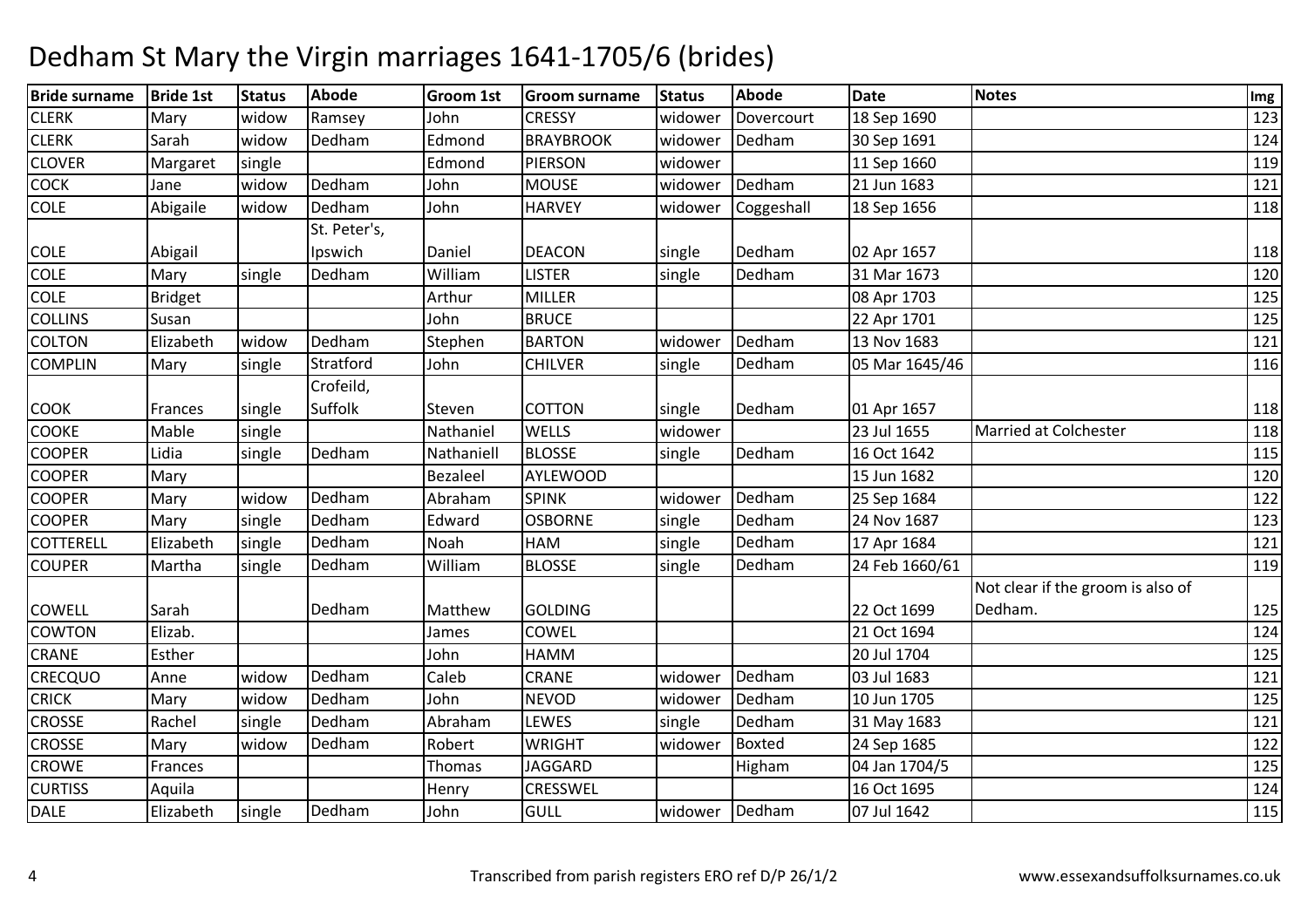| <b>Bride surname</b> | <b>Bride 1st</b>   | <b>Status</b> | <b>Abode</b>     | <b>Groom 1st</b> | <b>Groom surname</b> | <b>Status</b> | Abode         | <b>Date</b>    | <b>Notes</b>                          | Img |
|----------------------|--------------------|---------------|------------------|------------------|----------------------|---------------|---------------|----------------|---------------------------------------|-----|
| <b>DALTON</b>        | Sarah              | single        | Widington        | John             | <b>INGOLSBY</b>      | single        | Dedham        | 09 Apr 1656    |                                       | 118 |
|                      |                    |               |                  |                  |                      |               |               |                | Bride's surname hard to read - Darby  |     |
| DAR[BL]Y             | Elizabeth          | widow         | Ipswich          | Richard          | <b>WILDER</b>        | single        | Ipswich       | 06 Mar 1684/85 | or Darly?                             | 122 |
| <b>DARBY</b>         | Martha             | single        |                  | Thomas           | <b>WILSON</b>        | single        |               | 10 Apr 1656    |                                       | 118 |
|                      |                    |               |                  |                  |                      |               |               |                | Both of Dulliland - possibly Donyland |     |
| <b>DAVY</b>          | Martha             |               | <b>Dulliland</b> | Anthony          | <b>CLARKE</b>        |               | Dulliland     | 30 Aug 1694    | (East or West not clear).             | 124 |
|                      |                    |               | St. Peter's,     |                  |                      |               |               |                |                                       |     |
| <b>DAY</b>           | Anna               | single        | Ipswich          | William          | <b>INGOLL</b>        | single        | Dedham        | 31 Dec 1657    |                                       | 118 |
| <b>DEACON</b>        | Susan              | single        | Dedham           | John             | CANDELLER            | single        | Dedham        | 03 Feb 1641/42 |                                       | 115 |
| <b>DEAKES</b>        | Ann                |               | Dedham           | Richard          | <b>SOUTHRINGWOOD</b> |               | Dedham        | 25 Sep 1690    |                                       | 123 |
| DERRIFALL            | Elizabeth          | widow         | Dedham           | Thomas           | <b>AUDSLA</b>        | single        | Dedham        | 23 Nov 1641    |                                       | 115 |
| <b>DEVEREUX</b>      | Ann                |               |                  | Tho.             | <b>JARRY</b>         |               |               | 24 Mar 1702/3  |                                       | 125 |
| DINNINGHAM           | Anne               |               | Dedham           | George           | <b>DAVY</b>          |               | East Bergholt | 26 Nov 1704    |                                       | 125 |
| <b>DOUDLE</b>        | Hannah             | widow         | Dedham           | John             | <b>GULL</b>          | widower       | Dedham        | 09 Jun 1681    |                                       | 120 |
| <b>DOWNES</b>        | Sarah              | single        | Dedham           | Ambross          | LAM                  | single        | Dedham        | 30 Sep 1641    |                                       | 115 |
| <b>DOWNS</b>         | Mary               |               |                  | Nath.            | <b>MARTYN</b>        |               |               | 16 Sep 1701    |                                       | 125 |
| <b>DUCCAT</b>        | Margaret           |               |                  | Thomas           | <b>GARWOOD</b>       |               |               | 02 Aug 1698    | Married by license at Wix.            | 124 |
|                      |                    |               |                  |                  |                      |               |               |                | Not clear if the groom is also of     |     |
| <b>DUN</b>           | Susan              |               | Harwich          | James            | <b>ALLIN</b>         |               |               | 07 Oct 1695    | Harwich.                              | 124 |
|                      |                    |               |                  |                  |                      |               |               |                | The groom's abode is presumably       |     |
| DUNINGHAM            | Elizab.            | single        | Ardley           | William          | <b>HEYAM</b>         | single        | Fraton        | 24 Feb 1690/91 | Frating.                              | 123 |
|                      |                    |               |                  |                  |                      |               |               |                |                                       |     |
|                      |                    |               |                  |                  |                      |               |               |                | Abode for both given as "Langnoe" -   |     |
| <b>DURRELL</b>       | Anne               |               | Langnoe          | Solomon          | <b>HISCO</b>         |               | Langnoe       | 30 Nov 1687    | presumably Langenhoe.                 | 123 |
| <b>EATON</b>         | Sarah              |               |                  | John             | <b>COLE</b>          |               |               | 21 Jun 1702    |                                       | 125 |
| <b>ELINNETT</b>      | Susan              | single        | Dedham           | Thomas           | <b>DARBY</b>         | widower       | Dedham        | 02 Dec 1641    |                                       | 115 |
| <b>ELLENETT</b>      | Mary               | single        | Dedham           | Samuell          | <b>SHINGLEWOOD</b>   | single        | Dedham        | 19 Jun 1690    |                                       | 123 |
| <b>ELLICE</b>        | Susan              | single        | Dedham           | Peter            | <b>RAYNER</b>        | single        | Dedham        | 01 Oct 1643    |                                       | 116 |
|                      |                    |               |                  |                  |                      |               | St Peter's,   |                |                                       |     |
| <b>ELLICE</b>        | Margerrett   widow |               | Dedham           | Joseph           | <b>HUBBARD</b>       | widower       | Ipswich       | 22 Sep 1646    |                                       | 116 |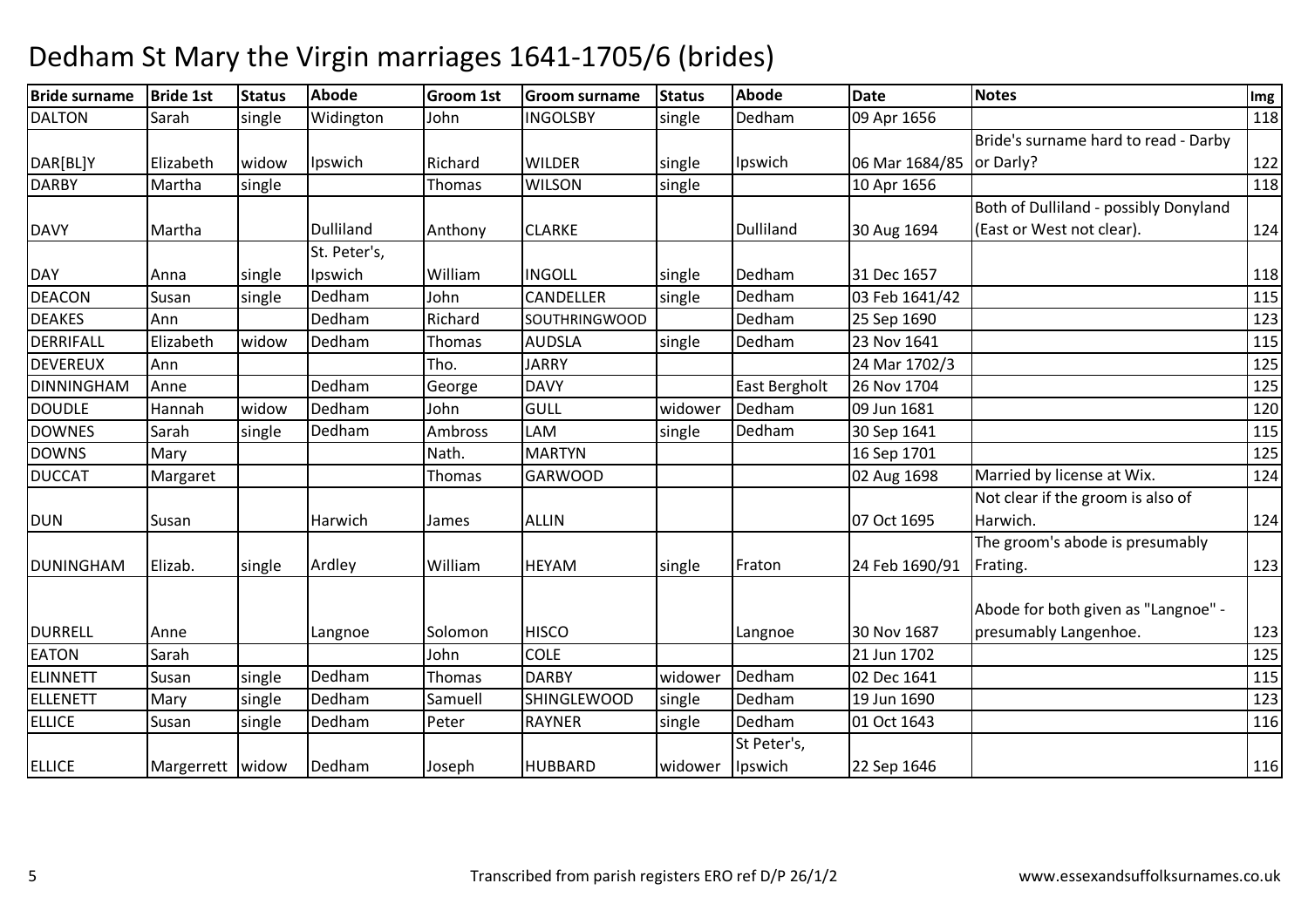| <b>Bride surname</b> | <b>Bride 1st</b> | <b>Status</b> | <b>Abode</b> | <b>Groom 1st</b> | <b>Groom surname</b> | <b>Status</b> | <b>Abode</b>                 | <b>Date</b>    | <b>Notes</b>                             | Img |
|----------------------|------------------|---------------|--------------|------------------|----------------------|---------------|------------------------------|----------------|------------------------------------------|-----|
|                      |                  |               |              |                  |                      |               |                              |                | Groom's surname unclear -                |     |
|                      |                  |               |              |                  |                      |               |                              |                | handwriting convention of the time       |     |
|                      |                  |               |              |                  |                      |               |                              |                | makes it difficult to say if his surname |     |
| ELLINETT             | Anna             | single        | Dedham       | Joseph           | JUE?                 | single        | Dedham                       | 22 Apr 1646    | is Jue or Ive.                           | 116 |
|                      |                  |               |              |                  |                      |               |                              |                | Groom's surname unclear -                |     |
|                      |                  |               |              |                  |                      |               |                              |                | handwriting convention of the time       |     |
|                      |                  |               |              |                  |                      |               |                              |                | makes it difficult to say if his surname |     |
| <b>ELLINETT</b>      | Anna             | single        | Dedham       | Joseph           | IVE?                 | single        | Dedham                       | 22 Apr 1646    | is Jue or Ive.                           | 116 |
| <b>FAIREBROTHER</b>  | Mary             | single        | Dedham       | Abraham          | <b>WOODS</b>         | widower       | Boxford, Suffolk 11 Oct 1683 |                |                                          | 121 |
| <b>FENN</b>          | Elizabeth        | single        | Dedham       | Bennett          | <b>CLEERE</b>        | single        | Ipswich                      | 07 Dec 1648    |                                          | 117 |
| <b>FENN</b>          | Deborah          | single        | Dedham       | John             | <b>ORMAN</b>         | single        | Dedham                       | 25 Apr 1686    |                                          | 122 |
| <b>FENN</b>          | Mary             |               |              | Roger            | <b>SIDA</b>          |               |                              | 08 Apr 1696    |                                          | 124 |
| <b>FENNE</b>         | Anna             | single        | Dedham       | Samuell          | <b>COOPER</b>        | single        | Dedham                       | 20 Nov 1645    |                                          | 116 |
| <b>FINCE</b>         | Martha           | single        |              | Israell          | HAM                  | single        |                              | 29 May 1656    |                                          | 118 |
|                      |                  |               |              |                  |                      |               |                              |                | Note says "Wer published out & hood      |     |
|                      |                  |               |              |                  |                      |               |                              |                | a certificate to marry the 8th day." So  |     |
|                      |                  |               |              |                  |                      |               |                              |                | this isn't necessarily the marriage but  |     |
| <b>FINCE</b>         | Mary             | single        |              | John             | HAM                  | single        | Lawford                      | 08 Dec 1661    | might be the banns.                      | 119 |
| <b>FIRMIN</b>        | Elizabeth        | single        | Dedham       | John             | PEAKE                | single        | Ardely                       | 27 Oct 1687    |                                          | 122 |
| <b>FISH</b>          | Mary             | single        | Dedham       | Gregory          | <b>BAKER</b>         | single        | Dedham                       | 27 Jan 1647/48 |                                          | 117 |
| <b>FISH</b>          | Anna             | spinster      | Dedham       | Henry            | <b>FROST</b>         | single        | Dedham                       | 26 Oct 1648    |                                          | 117 |
| <b>FISHER</b>        | Eliz.            |               |              | Tho.             | <b>SHELDRICH</b>     |               |                              | 16 Jan 1698/99 |                                          | 124 |
| <b>FORD</b>          | Hannah           | single        | Dedham       | William          | <b>KID</b>           | widower       | Dedham                       | 12 Mar 1688/89 |                                          | 123 |
|                      |                  |               |              |                  |                      |               |                              |                |                                          |     |
|                      |                  |               |              |                  |                      |               | St. Magdalen's,              |                |                                          |     |
| <b>FOREST</b>        | Martha           | single        | Dedham       | Ambrose          | <b>GREEN</b>         | single        | Colchester                   | 06 Nov 1683    |                                          | 121 |
| <b>FRANCIS</b>       | Alice            |               |              | John             | <b>ROOT</b>          |               |                              | 04 Jun 1704    |                                          | 125 |
| <b>FREEMAN</b>       | Jane             | widow         | Colchester   | John             | <b>HETON</b>         | single        | Colchester                   | 14 Apr 1687    |                                          | 122 |
| <b>FREEMAN</b>       | Sarah            | single        | Dedham       | Thomas           | <b>OSBORN</b>        | widower       | Dedham                       | 12 May 1691    |                                          | 123 |
| <b>FREEMAN</b>       | Mary             |               |              | Francis          | <b>DEEKES</b>        |               |                              | 09 May 1694    |                                          | 124 |
| <b>FRENCH</b>        | Mary             | single        | Dedham       | Henry            | DAY                  | single        | Dedham                       | 09 Sep 1641    |                                          | 115 |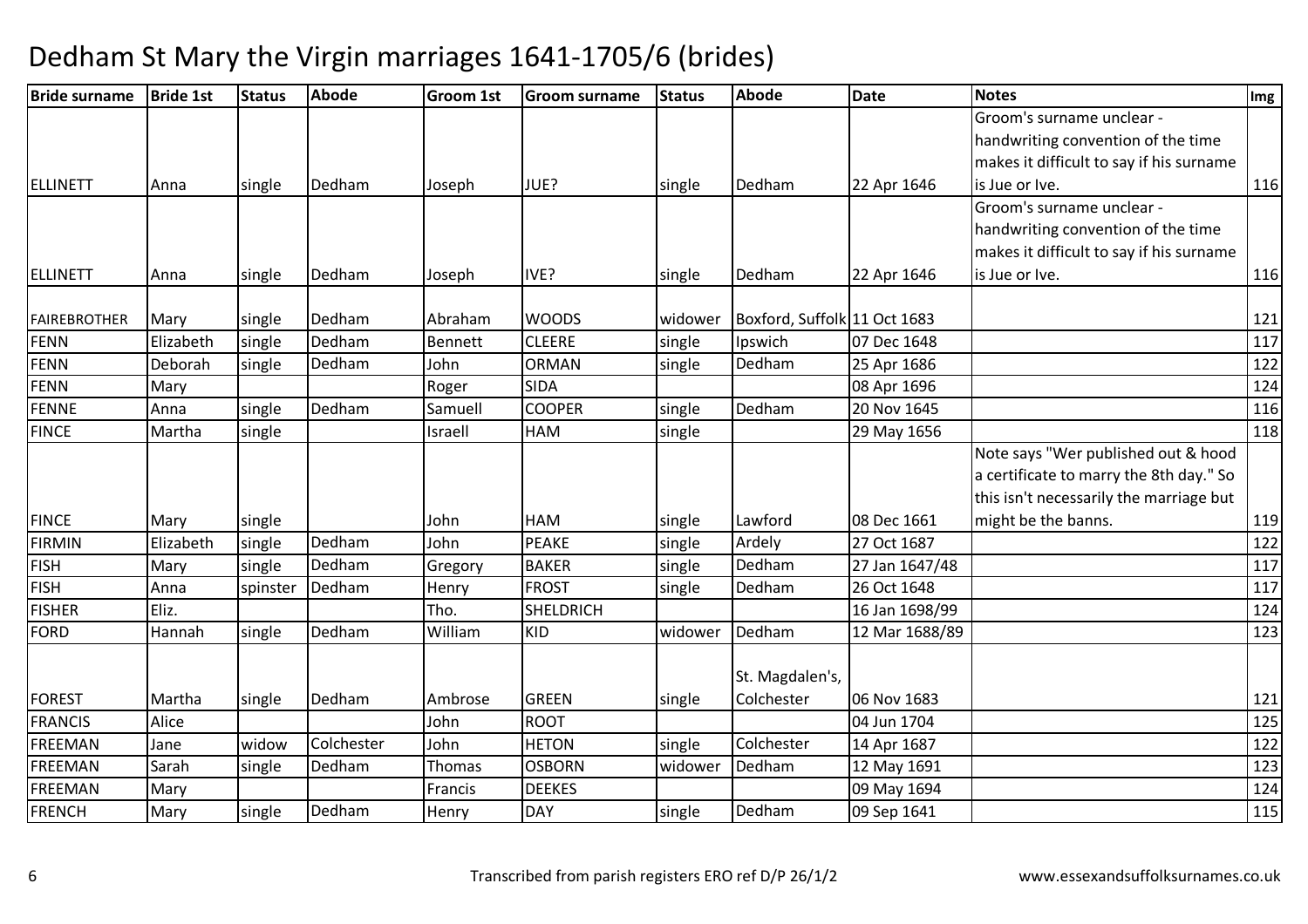| <b>Bride surname</b> | <b>Bride 1st</b> | <b>Status</b> | <b>Abode</b> | <b>Groom 1st</b> | <b>Groom surname</b> | <b>Status</b> | <b>Abode</b>                 | <b>Date</b>    | <b>Notes</b>       | Img |
|----------------------|------------------|---------------|--------------|------------------|----------------------|---------------|------------------------------|----------------|--------------------|-----|
| <b>FULLER</b>        | Anna             | single        | Dedham       | Nathaniell       | <b>WELLS</b>         | widower       | Dedham                       | 11 Dec 1650    |                    | 117 |
| <b>GALLOWAY</b>      | Mary             | single        | Wiveno       | Nathaniel        | PHILLIBROWN          | single        | Wiveno                       | 18 Mar 1683/84 |                    | 121 |
| <b>GALLOWAY</b>      | Sarah            | single        | Wivenho      | Marke            | <b>NOBLE</b>         | single        | Wivenho                      | 02 Jul 1688    |                    | 123 |
| <b>GARNET</b>        | Sarah            | single        | Dedham       | John             | <b>HAM</b>           | single        | Dedham                       | 16 Nov 1690    |                    | 123 |
| <b>GARWOOD</b>       | Priscilla        | widow         | Dedham       | William          | <b>SMITH</b>         | widower       | Dedham                       | 13 Sep 1683    |                    | 121 |
| <b>GARWOOD</b>       | Mary             | single        | Dedham       | Thomas           | <b>GOSTLING</b>      | single        | Dedham                       | 11 Jun 1691    |                    | 123 |
| <b>GAYWARD</b>       | Mary             | single        | Dedham       | Edward           | <b>CLARK</b>         | single        | Dedham                       | 04 Oct 1664    |                    | 120 |
| <b>GIBSON</b>        | Mary             | single        |              | Thomas           | <b>ALLEN</b>         | single        |                              | 22 Mar 1659/60 |                    | 119 |
| <b>GIBSON</b>        | Elizabeth        | single        | Dedham       | John             | <b>GILSON</b>        | single        | Dedham                       | 13 Oct 1664    |                    | 120 |
|                      |                  |               |              |                  |                      |               | St. James',                  |                |                    |     |
| <b>GIPPS</b>         | Mary             |               | Fering       | James            | <b>BURCHLY</b>       |               | Colchester                   | 07 Aug 1699    |                    | 125 |
| <b>GLADDINGE</b>     | Susan            | single        | Dedham       | Richard          | <b>BARRELL</b>       | single        | Hadly                        | 23 Apr 1646    |                    | 116 |
| <b>GLESON</b>        | Sarah            |               |              | Joseph           | <b>BUTLER</b>        |               |                              | 08 Oct 1704    |                    | 125 |
|                      |                  |               |              |                  |                      |               |                              |                |                    |     |
| <b>GODDARD</b>       | Martha           | single        | Dedham       | <b>Nicolas</b>   | <b>HARESAM</b>       | single        | Preston, Suffolk 02 Oct 1683 |                |                    | 121 |
| <b>GOODDALE</b>      | Mary             | single        | Dedham       | Edward           | <b>SMITH</b>         | single        | Dedham                       | 01 May 1645    |                    | 116 |
| <b>GOSLYN</b>        | Elizabeth        | single        | Dedham       | John             | <b>MAYOR</b>         | single        | Holton                       | 18 Mar 1685/86 |                    | 122 |
|                      |                  |               |              |                  |                      |               | Grinstid,                    |                |                    |     |
| <b>GOSTLING</b>      | Mary             | widow         | Dedham       | Roger            | SHERINGHAM           | widower       | Colchester                   | 17 Aug 1693    |                    | 124 |
| <b>GREY</b>          | Martha           | single        | Harwich      | George           | <b>ROLPH</b>         | single        | Harwich                      | 16 Jan 1705/6  |                    | 125 |
| <b>HALL</b>          | Anne             | widow         | Colchester   | John             | <b>SCOLDEN</b>       | widower       | Colchester                   | 10 Mar 1686/87 |                    | 122 |
| HAM                  | Anna             | single        | Dedham       | John             | <b>BACKLER</b>       | single        | Dedham                       | 18 Apr 1643    |                    | 116 |
| HAM                  | Martha           |               | Dedham       | James            | <b>CLOVER</b>        | widower       | Stratford                    | 11 Oct 1660    | Married at Langham | 119 |
| HAM                  | Joanna           | single        | Dedham       | Thomas           | <b>BARTON</b>        | single        | Dedham                       | 11 Oct 1660    | Married at Langham | 119 |
| HAM                  | Hanna            | single        | Dedham       | Thom.            | POD                  | widower       | Dedham                       | 14 Aug 1662    |                    | 119 |
| HAM                  | Elizabeth        | widow         | Dedham       | Francis          | <b>STOW</b>          | single        | Dedham                       | 24 Jul 1684    |                    | 122 |
| HAM                  | Hannah           | single        | Dedham       | Edward           | <b>GEES</b>          | single        | Dedham                       | 04 Nov 1685    |                    | 122 |
| HAM                  | Martha           | single        | Dedham       | Robert           | <b>PRATT</b>         | single        | Polsted                      | 22 Aug 1686    |                    | 122 |
| HAM                  | Mary             | single        | Dedham       | John             | <b>STILLES</b>       | single        | Dedham                       | 30 Oct 1690    |                    | 123 |
| HAM                  | Mary             | widow         |              | Robert           | <b>RICHES</b>        |               |                              | 26 Mar 1695    |                    | 124 |
| HAM                  | Miriam           |               |              | Symon            | <b>BRADSTREET</b>    |               |                              | 18 Aug 1697    |                    | 124 |
| HAM                  | Eliz.            |               |              | Franc.           | <b>BARTON</b>        |               |                              | 11 Apr 1699    |                    | 124 |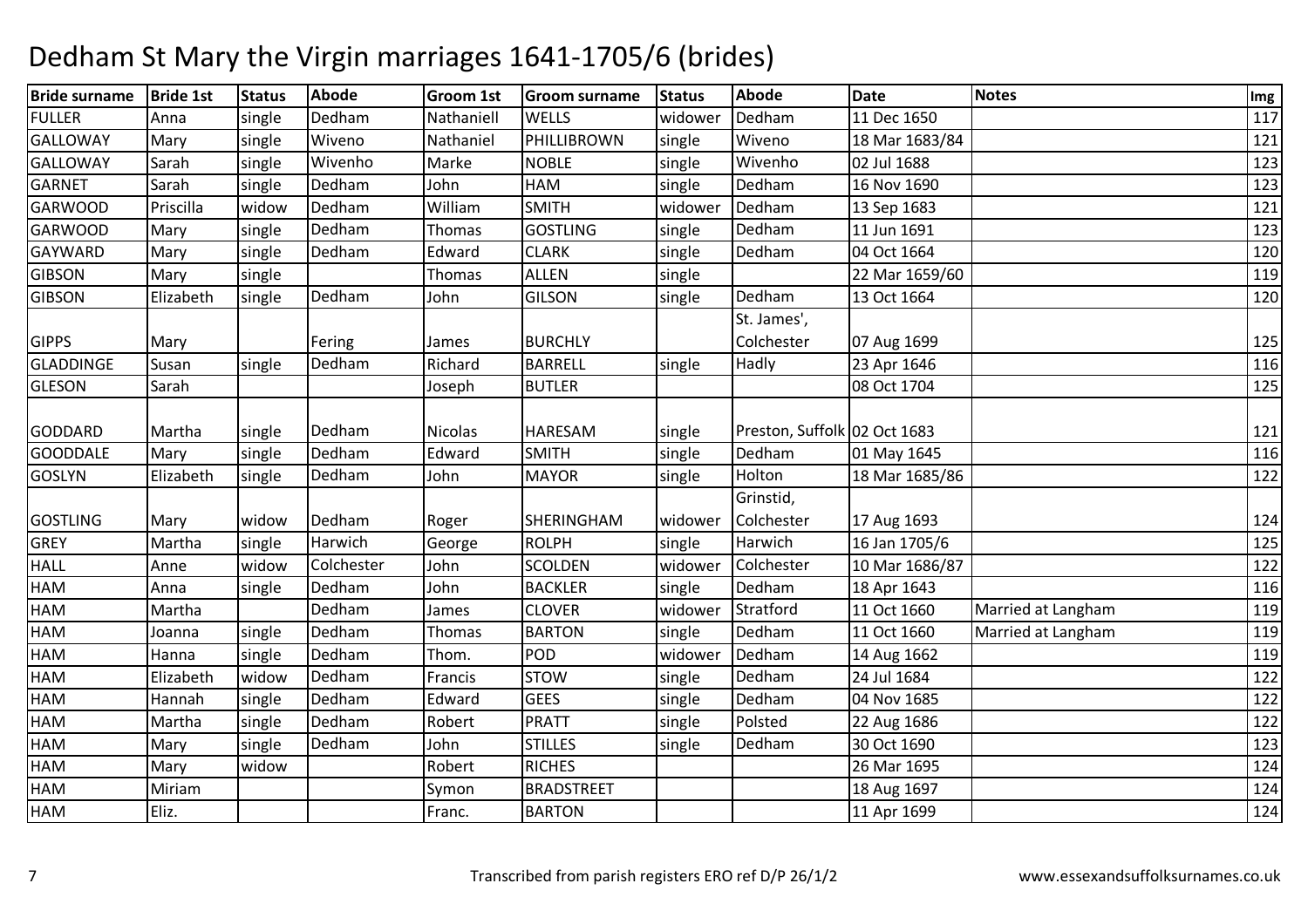| <b>Bride surname</b> | <b>Bride 1st</b> | <b>Status</b> | <b>Abode</b>   | <b>Groom 1st</b> | <b>Groom surname</b> | <b>Status</b> | <b>Abode</b>  | <b>Date</b>    | <b>Notes</b>                       | Img |
|----------------------|------------------|---------------|----------------|------------------|----------------------|---------------|---------------|----------------|------------------------------------|-----|
| <b>HAM</b>           | Judith           |               |                | Sam.             | <b>WALLACE</b>       |               |               | 11 Apr 1699    |                                    | 124 |
| HAM                  | Susan            |               |                | Benj.            | <b>BURTON</b>        |               |               | 24 Apr 1701    |                                    | 125 |
|                      |                  |               |                |                  |                      |               |               |                | The bride's name is given as Widow |     |
| HAM                  |                  | widow         |                | John             | <b>SCOFEILD</b>      |               |               | 25 Apr 1701    | Ham.                               | 125 |
| <b>HAM</b>           | Mary             |               |                | Steph.           | <b>BALDERO</b>       |               |               | 26 Apr 1702    |                                    | 125 |
| <b>HAMM</b>          | Prudence         |               |                | Samuel           | <b>HUBBERT</b>       |               |               | 10 Apr 1694    |                                    | 124 |
| <b>HAMM</b>          | Mary             |               |                | Thomas           | LEWIS                |               |               | 07 Jul 1694    |                                    | 124 |
| <b>HAMM</b>          | Sarah            | single        | Dedham         | Samuel           | <b>STREET</b>        | single        | Dedham        | 05 Feb 1705/6  |                                    | 125 |
| <b>HAMM</b>          | Sarah            | single        | Dedham         | Robert           | <b>RICHARDS</b>      | widower       | Dedham        | 05 Feb 1705/6  |                                    | 125 |
| <b>HAMMAN</b>        | Susan            | single        | Dedham         | James            | <b>THURSTON</b>      | single        | Dedham        | 22 Dec 1663    |                                    | 120 |
| <b>HAMMOND</b>       | Martha           | single        | Maningtree     | Samuel           | <b>HATCH</b>         | single        | Dedham        | 27 Sep 1688    |                                    | 123 |
| <b>HAMMOND</b>       | Eliza.           |               |                | Thomas           | <b>ALLESTON</b>      |               |               | 13 May 1694    |                                    | 124 |
| <b>HAND</b>          | Sarah            | single        | Dedham         | William          | <b>SMITH</b>         | single        | Dedham        | 16 May 1643    |                                    | 116 |
| <b>HART</b>          | Sarah            | single        | Dedham         | Elias            | <b>WRENCH</b>        | single        | Dedham        | 08 Mar 1687/88 |                                    | 123 |
| <b>HARTT</b>         | Sarah            | widow         |                | John             | GARUD                | single        |               | 29 Jan 1665/66 |                                    | 120 |
| <b>HARVEY</b>        | Susan            |               |                | Nath.            | LEWIS                |               |               | 26 Jun 1701    |                                    | 125 |
| <b>HARVY</b>         | Susan            | widow         | Dedham         | John             | <b>JENNINGS</b>      | widower       | Dedham        | 17 May 1684    |                                    | 122 |
| <b>HASTE</b>         | Mary             |               |                | Abraham          | <b>KNAPP</b>         |               |               | 23 Oct 1704    |                                    | 125 |
|                      |                  |               | St. Matthew's, |                  |                      |               |               |                |                                    |     |
| <b>HAWARD</b>        | Ann              | single        | Ipswich        | John             | <b>FISHER</b>        | single        | Dedham        | 17 Aug 1693    |                                    | 124 |
| <b>HECKFORD</b>      | Susan            | single        | Dedham         | John             | FENN                 | single        | Dedham        | 23 May 1641    |                                    | 115 |
| <b>HEDGE</b>         | Hanna            | single        | East Bergholt  | Thomas           | <b>GLADDEN</b>       | single        | East Bergholt | 10 Jun 1662    |                                    | 119 |
| <b>HIGHAM</b>        | Hannah           |               |                | John             | <b>GODDARD</b>       |               |               | 18 May 1704    |                                    | 125 |
| <b>HITCHCOCK</b>     | Mary             | single        | Dedham         | Abraham          | <b>HAM</b>           | single        | Dedham        | 24 Nov 1692    |                                    | 124 |
| <b>HITCHICOCK</b>    | Eliz.            |               |                | Rich.            | <b>MICKLEFEILD</b>   |               |               | 22 Jan 1698/99 |                                    | 124 |
| <b>HODDY</b>         | Anna             | single        | Dedham         | James            | <b>WOOD</b>          | single        | Dedham        | 30 Mar 1646    |                                    | 116 |
| <b>HOLT</b>          | Thomasin         | single        | Dedham         | Stephen          | <b>HAM</b>           | single        | Dedham        | 30 Oct 1687    |                                    | 122 |
|                      |                  |               |                |                  |                      |               |               |                | No date. Entered between marriages |     |
| <b>HOUCHING</b>      | Ann              |               |                | George           | <b>WARREN</b>        |               |               | * * 1703       | from April and September 1703.     | 125 |
| HOW                  | Dorathy          | single        | Dedham         | John             | <b>GOODRICH</b>      | single        | Dedham        | 15 May 1645    |                                    | 116 |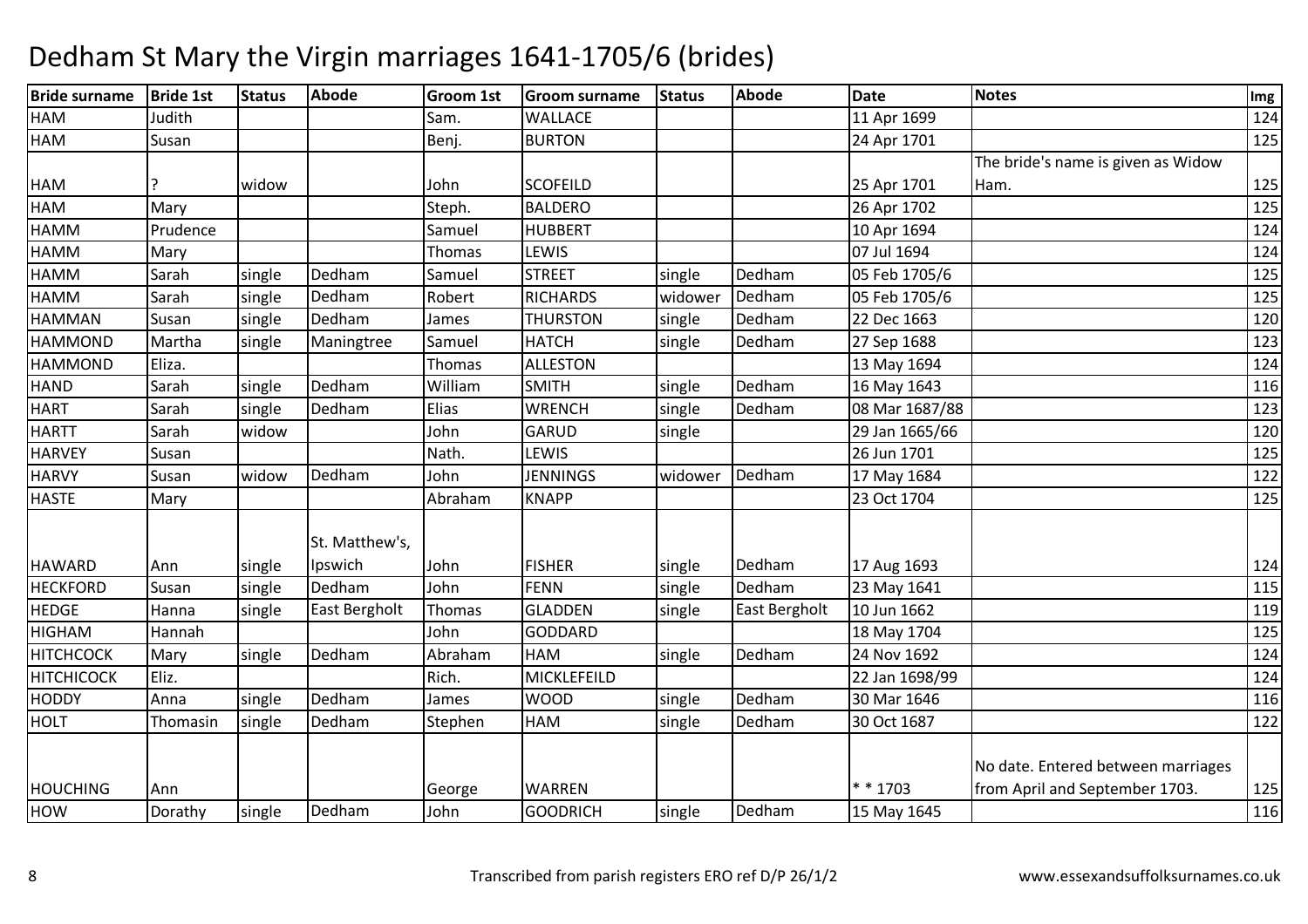| <b>Bride surname</b> | <b>Bride 1st</b> | <b>Status</b> | <b>Abode</b>  | Groom 1st | <b>Groom surname</b> | <b>Status</b> | <b>Abode</b>  | <b>Date</b>    | <b>Notes</b>                                                                                                      | Img |
|----------------------|------------------|---------------|---------------|-----------|----------------------|---------------|---------------|----------------|-------------------------------------------------------------------------------------------------------------------|-----|
| HOW                  | Elizabeth        | single        | Dedham        | Daniell   | <b>RUDKIN</b>        | single        | Dedham        | 12 Nov 1646    |                                                                                                                   | 117 |
| HOW                  | Anne             | single        | Dedham        | Daniell   | <b>JACKSON</b>       | single        | Saxmundham    |                | 17 Mar 1657/58 Married at Langham                                                                                 | 118 |
| HOW                  | Susan            | single        | Dedham        | John      | <b>BLUMFEILD</b>     | single        | Felsted       | 02 Jan 1661/62 |                                                                                                                   | 119 |
| HOW                  | Mary             | widow         | Dedham        | Robert    | <b>ROOK</b>          | widower       | Dedham        | 25 Jan 1684/85 |                                                                                                                   | 122 |
| HOW                  | Hannah           | single        | Dedham        | Abraham   | <b>NEUTON</b>        | widower       | Dedham        | 10 Mar 1689/90 |                                                                                                                   | 123 |
| HOW                  | Hannah           | single        | Dedham        | William   | <b>BUTLER</b>        | widower       | Dedham        | 18 Sep 1690    |                                                                                                                   | 123 |
| <b>HOWARD</b>        | Margt.           |               |               | John      | <b>BARTON</b>        |               |               | 08 Apr 1703    |                                                                                                                   | 125 |
| <b>HUDSON</b>        | Sarah            | single        | Dedham        | Thomas    | <b>BROWEN</b>        | single        | Dedham        | 25 Mar 1647    |                                                                                                                   | 117 |
| <b>HUDSON</b>        | Hannah           | single        | Dedham        | Robert    | <b>FREEMAN</b>       | single        | Dedham        | 05 Mar 1689/90 |                                                                                                                   | 123 |
| <b>HUDSON</b>        | Hesther          |               |               | Henry     | <b>OSBORN</b>        |               |               | 24 Jul 1694    |                                                                                                                   | 124 |
| <b>HUMFRY</b>        | Sarah            | single        | Dedham        | John      | <b>WATLYN</b>        | single        | Dedham        | 03 Apr 1687    |                                                                                                                   | 122 |
| <b>HUNNOCKS</b>      | Hannah           |               | Dedham        | Abraham   | CHAPLYN              |               | Colchester    | 25 Jun 1688    |                                                                                                                   | 123 |
| <b>HUTCHASIN</b>     | Elizabeth        |               | Dedham        | Robert    | <b>BROWNSMITH</b>    |               | Dedham        | 23 Nov 1692    |                                                                                                                   | 124 |
| <b>HYAM</b>          | Abigail          | single        | Dedham        | John      | <b>DOWNS</b>         | widower       | Emsted        | 12 Oct 1686    |                                                                                                                   | 122 |
| <b>ILFORD</b>        | Mary             | widow         | Dedham        | Archer    | <b>HOUCHEN</b>       | single        | Dedham        | 28 Apr 1668    |                                                                                                                   | 120 |
| <b>INGOLSBY</b>      | An               | single        | Dedham        | Samuell   | <b>GOFF</b>          | single        | Dedham        | 25 Dec 1661    | Married at Lawford                                                                                                | 119 |
| <b>JAMES</b>         | Hannah           | single        | Dedham        | Arthur    | <b>HOUCHIN</b>       | widower       | Dedham        | 13 Sep 1687    |                                                                                                                   | 122 |
| <b>JENNERY</b>       | Elizabeth        | widow         | Dedham        | Henry     | <b>FROST</b>         | single        | Dedham        | 30 Jul 1689    |                                                                                                                   | 123 |
| <b>JENNINGS</b>      | Mary             | single        | Dedham        | Thomas    | <b>HOLDEN</b>        | single        | Dedham        | 04 Nov 1684    |                                                                                                                   | 122 |
| <b>JENNINGS</b>      | Elizabeth        | single        | Dedham        | Samuel    | <b>CROSSE</b>        | single        | Dedham        | 21 Jan 1685/86 |                                                                                                                   | 122 |
| <b>KERRIDG</b>       | Susan            |               |               | Henry     | CHESNALL             |               |               | 13 Jun 1694    |                                                                                                                   | 124 |
| <b>KETTLE</b>        | Sarah            |               |               | Robert    | <b>WYNCH</b>         |               |               | 13 Oct 1702    |                                                                                                                   | 125 |
|                      |                  |               | Long Melford, |           |                      |               |               |                |                                                                                                                   |     |
| <b>KING</b>          | Martha           |               | Suffolk       | Steven    | <b>HOW</b>           | single        | Dedham        | 12 Jun 1656    |                                                                                                                   | 118 |
|                      |                  |               |               |           |                      |               | Holbrooke,    |                |                                                                                                                   |     |
| <b>KING</b>          | Jane             | single        | Dedham        | John      | <b>HARRIS</b>        | single        | Suffolk       | 15 Apr 1658    |                                                                                                                   | 118 |
|                      |                  |               |               |           |                      |               |               |                | Squashed into the bottom of the page.<br>No day of month, but entered under a<br>marriage on 9th December, saying |     |
| <b>KING</b>          | Susan            |               |               | Tho.      | <b>SPARLING</b>      |               |               | * Dec 1658     | "about this time."                                                                                                | 118 |
| <b>KING</b>          | Susan            | single        | Dedham        | Joseph    | PRATT                | single        | <b>Boxted</b> | 26 Oct 1660    |                                                                                                                   | 119 |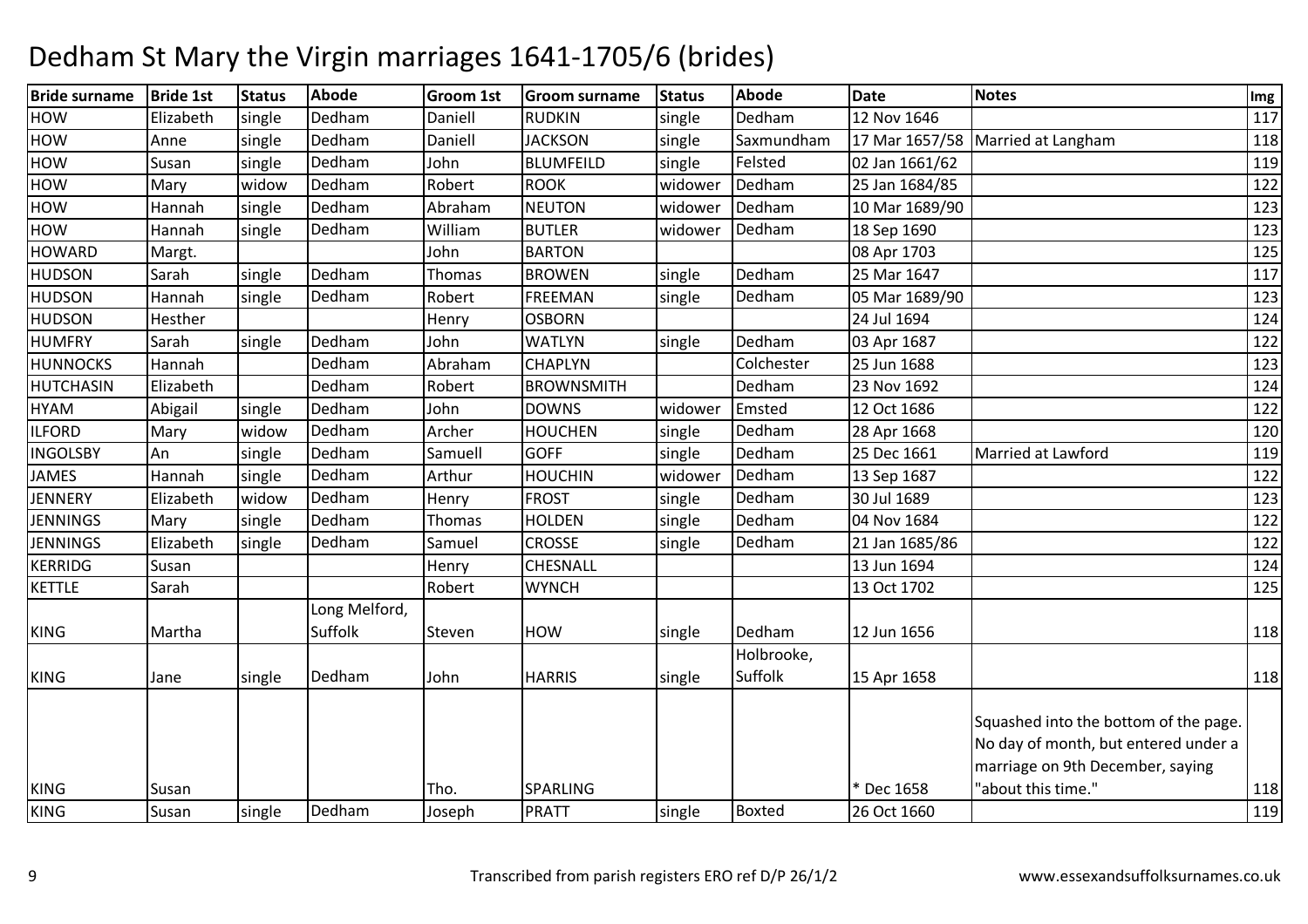| <b>Bride surname</b> | <b>Bride 1st</b> | <b>Status</b> | <b>Abode</b> | <b>Groom 1st</b> | <b>Groom surname</b> | <b>Status</b> | <b>Abode</b> | <b>Date</b>    | <b>Notes</b>                            | Img |
|----------------------|------------------|---------------|--------------|------------------|----------------------|---------------|--------------|----------------|-----------------------------------------|-----|
| LAMB                 | Anne             | single        | Dedham       | John             | <b>HILLS</b>         | single        | Dedham       | 25 Jan 1684/85 |                                         | 122 |
| <b>LAMBERT</b>       | Hannah           |               |              | Edm.             | <b>CHASE</b>         |               |              | 22 Jun 1697    |                                         | 124 |
| LARK                 | Joanna           | single        | Coggshall    | Robert           | <b>LINGWOOD</b>      | single        | Dedham       | 12 Apr 1659    | <b>Married at Colchester</b>            | 119 |
| LAYMAN               | Eliz.            |               |              | Anth.            | <b>DRAN</b>          |               |              | 01 Oct 1701    |                                         | 125 |
| LAYNER               | Mary             | single        | Dedham       | William          | <b>GRIMWOOD</b>      | single        | Hadley       | 19 Jul 1661    |                                         | 119 |
|                      |                  |               |              |                  |                      |               |              |                | Not clear if the groom is also of       |     |
| LEWIS                | Sarah            |               | Lawford      | John             | <b>ANKERSON</b>      |               |              | 23 Sep 1694    | Lawford.                                | 124 |
| <b>LIBBIS</b>        | Ann              |               |              | John             | <b>HAM</b>           | widower       |              | 22 Sep 1695    |                                         | 124 |
| <b>LISTER</b>        | Lidea            | single        | Dedham       | Danell           | <b>WEST</b>          | single        | Dedham       | 13 May 1668    |                                         | 120 |
| <b>LISTER</b>        | Rose             | single        | Dedham       | John             | <b>ALLISTON</b>      | single        | Dedham       | 04 Aug 1685    |                                         | 122 |
| LONG                 | Mary             | widow         | Greenstead   | John             | <b>HOW</b>           | single        |              | 06 Nov 1684    |                                         | 122 |
|                      |                  |               |              |                  |                      |               |              |                | Not clear if the groom is also of       |     |
| LOW                  | Grace            |               | Ardly        | James            | <b>FROST</b>         |               |              | 17 Oct 1695    | Ardleigh.                               | 124 |
|                      |                  |               |              |                  |                      |               | Monksely,    |                |                                         |     |
| <b>LUFFKIN</b>       | Ellen            | single        | Dedham       | Edward           | <b>CLARKE</b>        | single        | Suffolk      | 29 May 1684    |                                         | 121 |
| <b>LUFKIN</b>        | Margaret         | single        | Dedham       | John             | <b>GINNINGS</b>      | single        | Dedham       | 18 Sep 1663    |                                         | 120 |
|                      |                  |               |              |                  |                      |               |              |                | At the start of 1701 burials. Could be  |     |
| <b>LUGAR</b>         | Sarah            |               |              | Symon            | <b>DYER</b>          |               |              | 05 Nov 1701    | 1700 instead?                           | 125 |
|                      |                  |               |              |                  |                      |               |              |                | No month in register, but possibly      |     |
| <b>LULL</b>          | Mary             | single        |              | Joseph           | <b>HAND</b>          | single        |              | 18 * 1665/6    | January 1665/6.                         | 120 |
|                      |                  |               |              |                  |                      |               | St. Mary     |                |                                         |     |
|                      |                  |               | Trinity,     |                  |                      |               | Magdalen's,  |                |                                         |     |
| <b>LUMPKIN</b>       | Rebecca          | single        | Colchester   | John             | COLEMAN              | single        | Colchester   | 07 Apr 1691    |                                         | 123 |
| <b>LYSTER</b>        | Lydia            | single        | Dedham       | Daniel           | <b>ROBERTS</b>       | single        | Stratford    | 06 May 1705    |                                         | 125 |
| <b>MACROFT</b>       | Susan            | single        | Dedham       | Robert           | <b>SELBY</b>         | widower       | Dedham       | 04 Jan 1654/55 |                                         | 118 |
| <b>MAIDSTONE</b>     | Marget           | single        |              | John             | <b>TEEBES</b>        | single        |              | 15 Feb 1666/67 |                                         | 120 |
| <b>MANHOOD</b>       | Mary             | widow         | Dedham       | Thomas           | <b>GOSLIN</b>        | widower       | Dedham       | 08 Aug 1689    |                                         | 123 |
| <b>MANN</b>          | Mary             |               |              | Francis          | <b>GREETUM</b>       |               | Harwich      | 18 Dec 1699    |                                         | 125 |
| <b>MARTIN</b>        | Sarah            |               | Ipswich      | Peter            | <b>SHARP</b>         |               | Ipswich      | 14 Jul 1685    |                                         | 122 |
|                      |                  |               | St. James',  |                  |                      |               |              |                |                                         |     |
| <b>MARTINDALE</b>    | Martha           |               | Colchester   | John             | <b>CHAPLIN</b>       | single        | Langham      | 18 Sep 1693    | Bride's marital status not in register. | 124 |
| <b>MARTYN</b>        | Susan            |               |              | Thomas           | <b>BIBBY</b>         |               |              | 27 Jun 1695    |                                         | 124 |
|                      |                  |               |              |                  |                      |               |              |                |                                         |     |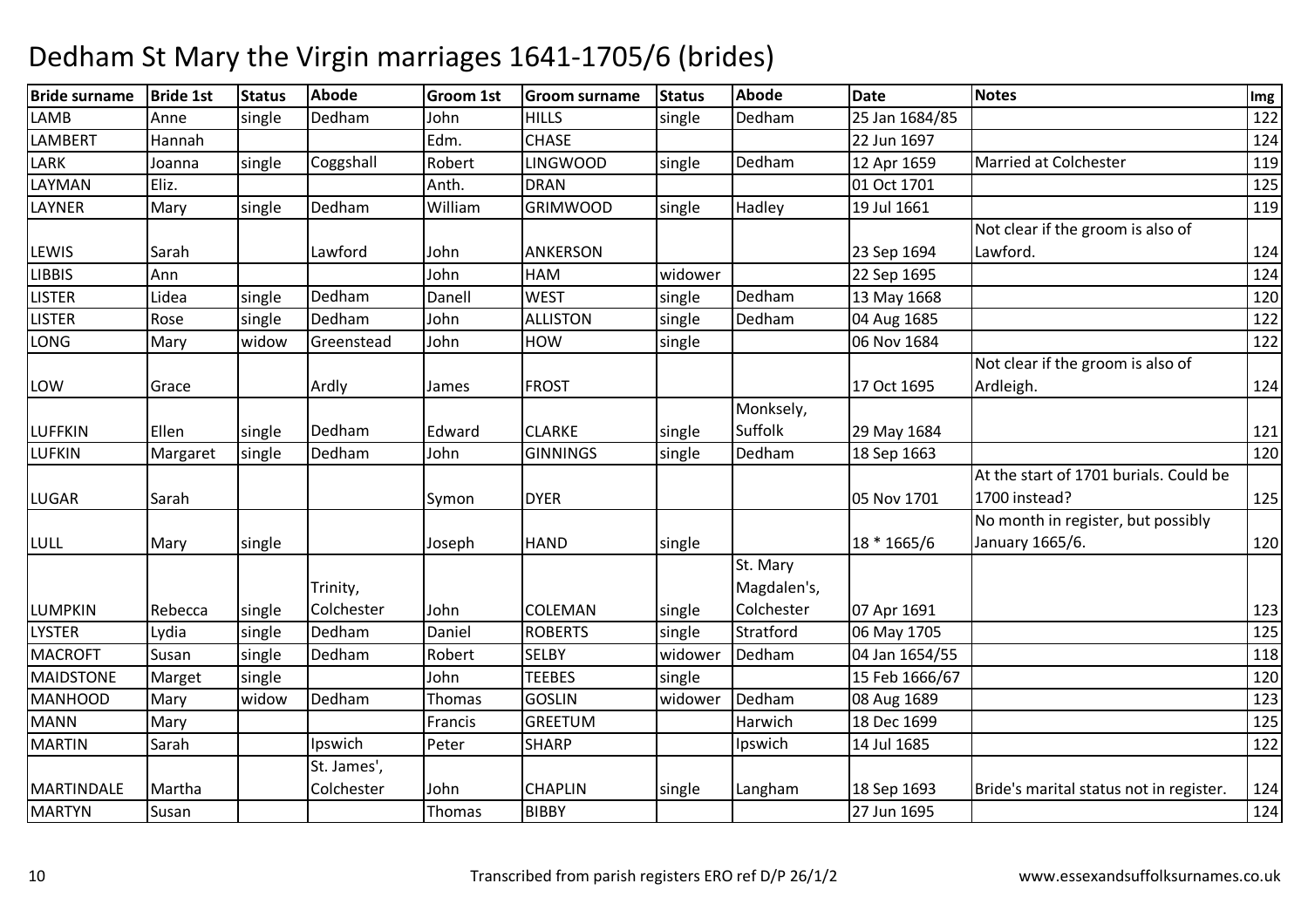| <b>Bride surname</b> | <b>Bride 1st</b> | <b>Status</b> | <b>Abode</b>  | <b>Groom 1st</b> | <b>Groom surname</b> | <b>Status</b> | <b>Abode</b> | <b>Date</b>    | <b>Notes</b>                                                                                                     | Img |
|----------------------|------------------|---------------|---------------|------------------|----------------------|---------------|--------------|----------------|------------------------------------------------------------------------------------------------------------------|-----|
| <b>MARTYN</b>        | Hannah           |               |               | Tho.             | <b>COLE</b>          |               |              | 19 May 1697    |                                                                                                                  | 124 |
| <b>MASCALL</b>       | Mary             | single        | Dedham        | Thomas           | <b>DISNY</b>         | widower       | Dedham       | 10 Feb 1684/85 |                                                                                                                  | 122 |
| <b>MASH</b>          | Elizabeth        | single        | Dedham        | John             | <b>GULL</b>          | single        | Dedham       | 13 Sep 1664    |                                                                                                                  | 120 |
| <b>MASON</b>         | Sarah            | single        | Dedham        | Charles          | CARDINALL            | single        | Colchester   | 23 Jan 1661/62 |                                                                                                                  | 119 |
| <b>MAY</b>           | Amy              | single        | Dedham        | Phillip          | <b>CHASE</b>         | single        | Dedham       | 11 Sep 1642    |                                                                                                                  | 115 |
| <b>MERCHANT</b>      | Alice            | widow         | Dedham        | John             | <b>HAM</b>           | widower       | Dedham       | 16 Aug 1683    |                                                                                                                  | 121 |
| MILLER               | Anne             | widow         | Dedham        | William          | <b>HOUCHIN</b>       | widower       | Stratford    | 24 Nov 1687    |                                                                                                                  | 123 |
| <b>MILLS</b>         | Alice            |               |               | Edw.             | <b>ELLISTON</b>      |               |              | 01 Sep 1700    |                                                                                                                  | 125 |
| <b>MOLL</b>          | Sarah            |               |               | John             | <b>FARROW</b>        |               |              | 22 Apr 1701    |                                                                                                                  | 125 |
| <b>MOUSE</b>         | Hannah           |               |               | John             | <b>HITCHICOCK</b>    |               |              | 15 Jan 1694/95 |                                                                                                                  | 124 |
| <b>MULLES</b>        | Anna             | single        | Dedham        | John             | <b>DAVY</b>          | widower       | Dedham       | 02 Nov 1643    |                                                                                                                  | 116 |
| <b>MUNFORD</b>       | Susan            |               |               | James            | <b>DURRANT</b>       |               |              | 14 Jun 1694    |                                                                                                                  | 124 |
| <b>NEAVOD</b>        | Sarah            | single        | Dedham        | Thomas           | <b>LETCH</b>         | single        | Dedham       | 26 Jan 1685/86 |                                                                                                                  | 122 |
| <b>NELSON</b>        | Rose             | single        | Dedham        | John             | <b>DEEKS</b>         | single        | Dedham       | 23 Sep 1688    |                                                                                                                  | 123 |
| <b>NEWMAN</b>        | Mary             | single        | Dedham        | Abraham          | <b>GLANFIELD</b>     | single        | Stratford    | 03 May 1705    |                                                                                                                  | 125 |
| <b>NICKALS</b>       | Elizabeth        | widow         | Dedham        | Thomas           | <b>ILFORD</b>        | widower       | Dedham       | 04 Sep 1690    |                                                                                                                  | 123 |
| <b>NICOLS</b>        | Ruth             | single        | Dedham        | Thomas           | <b>OSBORNE</b>       | single        | Dedham       | 28 Nov 1689    |                                                                                                                  | 123 |
| <b>NUELL</b>         | Elizabeth        | single        | Harwich       | Thomas           | <b>HAZLEFOOT</b>     | single        | Harwich      | 26 Jun 1691    |                                                                                                                  | 123 |
| <b>NUNN</b>          | Anna             | single        | Dedham        | Abraham          | <b>ORMAN</b>         | widower       | Dedham       | 09 Nov 1648    |                                                                                                                  | 117 |
| <b>NUNNE</b>         | Elizab.          | single        | East Bergholt | Richard          | <b>WOOD</b>          | single        | Dedham       | 16 Nov 1658    |                                                                                                                  | 118 |
| <b>OKELY</b>         | Elizabeth        |               | Groaton       | John             | <b>SHARP</b>         |               | Dedham       | * Apr 1657     | With April marriages, but day of<br>month given as 31st. Perhaps<br>marriage took place in a different<br>month? | 118 |
| <b>ORMAN</b>         | Susan            | single        |               | Samuel           | <b>COWPER</b>        | single        |              | 10 Jun 1694    |                                                                                                                  | 124 |
|                      |                  |               |               |                  |                      |               |              |                | The bride's name is given as Widow                                                                               |     |
| <b>ORMAN</b>         |                  | widow         |               | John             | <b>ABBOT</b>         |               |              | 06 Aug 1702    | Orman                                                                                                            | 125 |
| <b>ORRIS</b>         | Martha           |               |               | Nath.            | <b>WHITMORE</b>      |               |              | 11 Apr 1699    |                                                                                                                  | 124 |
| <b>OSBORNE</b>       | Elizabeth        | widow         | Dedham        | Joseph           | <b>PRAT</b>          | widower       | Dedham       | 10 Oct 1689    |                                                                                                                  | 123 |
| <b>OSBURN</b>        | Elizabeth        | single        | Dedham        | Daniel           | PRATT                | single        | Dedham       | 03 Nov 1692    |                                                                                                                  | 124 |
| PAGE                 | Margret          | single        |               | Thomas           | <b>ANDREWS</b>       | widower       |              | 23 Jul 1661    |                                                                                                                  | 119 |
| PAGE                 | Hesther          |               |               | John             | <b>GRETT</b>         |               | Colchester   | 02 Jan 1695/96 |                                                                                                                  | 124 |
|                      |                  |               |               |                  |                      |               |              |                |                                                                                                                  |     |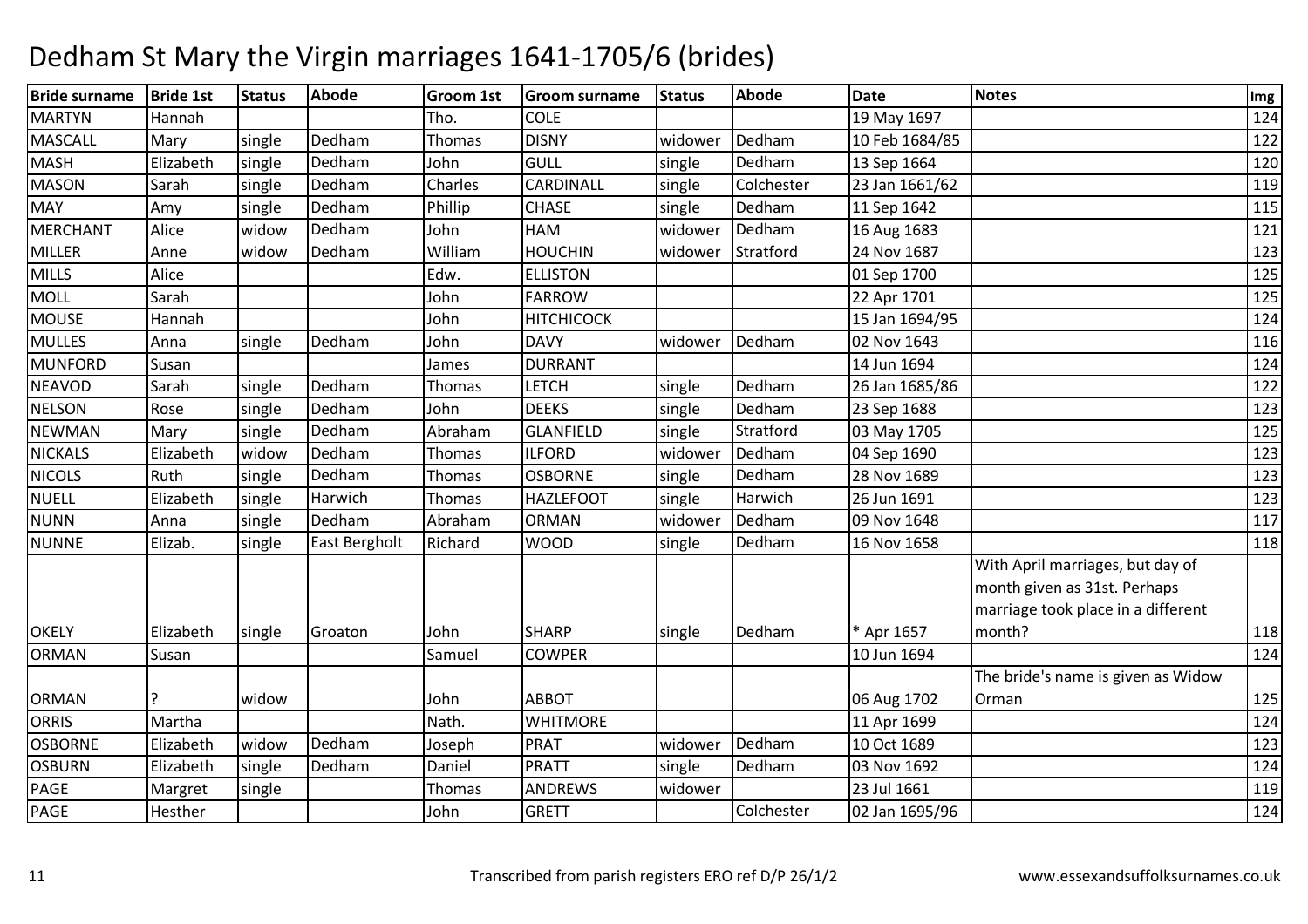| Dedham<br>Dedham<br>SEAMAN<br>25 Nov 1666<br>Ane<br>widow<br>Richard<br>widower<br><b>THORP</b><br>06 Feb 1695/96<br>Mary<br>Stephen<br>Dedham<br>Dedham<br><b>MATSUM</b><br>Barbary<br>29 Jun 1682<br>widow<br>Thomas<br>widower<br>Elizab.<br>Dedham<br><b>BAKER</b><br>Langham<br>11 Jan 1690/91<br>single<br>Samuel<br>single<br>HAM<br>03 Nov 1695<br>124<br>Sarah<br>Robert<br>Dedham<br>Dedham<br>Martha<br><b>COOKE</b><br>single<br>John<br>widower<br>05 May 1681<br>Dedham<br>Boxted<br><b>BRETT</b><br>Sarah<br>single<br>John<br>widower<br>21 Sep 1649<br><b>CHASE</b><br>Anne<br>Edmund<br>19 Apr 1681<br><b>STUDD</b><br>17 Jan 1694/95<br>Hannah<br>John<br>Dedham<br>Dedham<br>WOODWARD<br>29 Oct 1657<br>Mary<br>single<br>single<br>Steven<br>Chelsworth,<br>Not clear if the groom is also from<br>Suffolk<br>Chelsworth.<br>Samuel<br><b>MIMS</b><br>21 Apr 1696<br>Susan<br>St. Buttolph's,<br>Dedham<br>Colchester<br>Abigaill<br><b>DEACON</b><br>12 Dec 1650<br>widow<br>widower<br>Joseph<br>Ellen<br>Harwich<br>John<br><b>ANDREWS</b><br>17 Jun 1690<br>single<br>single<br>Maningtree<br>Bride's surname hard to read - looks<br>like it was entered, then some letters<br>written over, rendering it hard to read.<br><b>HURREL</b><br>Rampley or Rantller?<br>RAMPLEY?<br>Lidia<br>Dedham<br>Richard<br>Dedham<br>28 Apr 1663<br>single<br>single<br>Dedham<br>Dedham<br>Mr. John Whiting & Mrs. Mary Raney<br><b>WHITING</b><br>17 Oct 1661<br>Mary<br>single<br>John<br>single<br>Dedham<br>Dedham<br>The groom is Mr. Christopher Wase<br>Elizabeth<br><b>WASE</b><br>10 Sep 1657<br>Christopher<br>single<br>Bride's surname hard to read - looks<br>like it was entered, then some letters<br>written over, rendering it hard to read.<br>Dedham<br>Dedham<br>Rampley or Rantller?<br><b>HURREL</b><br>Lidia<br>Richard<br>28 Apr 1663<br>single<br>single<br>Elizabeth<br>Dedham<br><b>ROYSE</b><br>Dedham<br>16 Jan 1683/84<br>Samuel<br>widower | <b>Bride surname</b> | <b>Bride 1st</b> | <b>Status</b> | <b>Abode</b> | Groom 1st | <b>Groom surname</b> | <b>Status</b> | <b>Abode</b> | <b>Date</b> | <b>Notes</b> | Img |
|-----------------------------------------------------------------------------------------------------------------------------------------------------------------------------------------------------------------------------------------------------------------------------------------------------------------------------------------------------------------------------------------------------------------------------------------------------------------------------------------------------------------------------------------------------------------------------------------------------------------------------------------------------------------------------------------------------------------------------------------------------------------------------------------------------------------------------------------------------------------------------------------------------------------------------------------------------------------------------------------------------------------------------------------------------------------------------------------------------------------------------------------------------------------------------------------------------------------------------------------------------------------------------------------------------------------------------------------------------------------------------------------------------------------------------------------------------------------------------------------------------------------------------------------------------------------------------------------------------------------------------------------------------------------------------------------------------------------------------------------------------------------------------------------------------------------------------------------------------------------------------------------------------------------------------------------------------------------------------------------|----------------------|------------------|---------------|--------------|-----------|----------------------|---------------|--------------|-------------|--------------|-----|
| 124<br>120<br>123<br>120<br>117<br>120<br>124<br>118<br>124<br>117<br>123<br>119<br>119<br>118<br>119                                                                                                                                                                                                                                                                                                                                                                                                                                                                                                                                                                                                                                                                                                                                                                                                                                                                                                                                                                                                                                                                                                                                                                                                                                                                                                                                                                                                                                                                                                                                                                                                                                                                                                                                                                                                                                                                                   | <b>PARISH</b>        |                  |               |              |           |                      |               |              |             |              | 120 |
|                                                                                                                                                                                                                                                                                                                                                                                                                                                                                                                                                                                                                                                                                                                                                                                                                                                                                                                                                                                                                                                                                                                                                                                                                                                                                                                                                                                                                                                                                                                                                                                                                                                                                                                                                                                                                                                                                                                                                                                         | PARTRIDGE            |                  |               |              |           |                      |               |              |             |              |     |
|                                                                                                                                                                                                                                                                                                                                                                                                                                                                                                                                                                                                                                                                                                                                                                                                                                                                                                                                                                                                                                                                                                                                                                                                                                                                                                                                                                                                                                                                                                                                                                                                                                                                                                                                                                                                                                                                                                                                                                                         | PEARSIN              |                  |               |              |           |                      |               |              |             |              |     |
|                                                                                                                                                                                                                                                                                                                                                                                                                                                                                                                                                                                                                                                                                                                                                                                                                                                                                                                                                                                                                                                                                                                                                                                                                                                                                                                                                                                                                                                                                                                                                                                                                                                                                                                                                                                                                                                                                                                                                                                         | <b>PERCE</b>         |                  |               |              |           |                      |               |              |             |              |     |
|                                                                                                                                                                                                                                                                                                                                                                                                                                                                                                                                                                                                                                                                                                                                                                                                                                                                                                                                                                                                                                                                                                                                                                                                                                                                                                                                                                                                                                                                                                                                                                                                                                                                                                                                                                                                                                                                                                                                                                                         | <b>PERRY</b>         |                  |               |              |           |                      |               |              |             |              |     |
|                                                                                                                                                                                                                                                                                                                                                                                                                                                                                                                                                                                                                                                                                                                                                                                                                                                                                                                                                                                                                                                                                                                                                                                                                                                                                                                                                                                                                                                                                                                                                                                                                                                                                                                                                                                                                                                                                                                                                                                         | PETFIELD             |                  |               |              |           |                      |               |              |             |              |     |
|                                                                                                                                                                                                                                                                                                                                                                                                                                                                                                                                                                                                                                                                                                                                                                                                                                                                                                                                                                                                                                                                                                                                                                                                                                                                                                                                                                                                                                                                                                                                                                                                                                                                                                                                                                                                                                                                                                                                                                                         | <b>PETTETT</b>       |                  |               |              |           |                      |               |              |             |              |     |
|                                                                                                                                                                                                                                                                                                                                                                                                                                                                                                                                                                                                                                                                                                                                                                                                                                                                                                                                                                                                                                                                                                                                                                                                                                                                                                                                                                                                                                                                                                                                                                                                                                                                                                                                                                                                                                                                                                                                                                                         | <b>PILBOROW</b>      |                  |               |              |           |                      |               |              |             |              |     |
|                                                                                                                                                                                                                                                                                                                                                                                                                                                                                                                                                                                                                                                                                                                                                                                                                                                                                                                                                                                                                                                                                                                                                                                                                                                                                                                                                                                                                                                                                                                                                                                                                                                                                                                                                                                                                                                                                                                                                                                         | PIMMINGTON           |                  |               |              |           |                      |               |              |             |              |     |
|                                                                                                                                                                                                                                                                                                                                                                                                                                                                                                                                                                                                                                                                                                                                                                                                                                                                                                                                                                                                                                                                                                                                                                                                                                                                                                                                                                                                                                                                                                                                                                                                                                                                                                                                                                                                                                                                                                                                                                                         | POWLE                |                  |               |              |           |                      |               |              |             |              |     |
|                                                                                                                                                                                                                                                                                                                                                                                                                                                                                                                                                                                                                                                                                                                                                                                                                                                                                                                                                                                                                                                                                                                                                                                                                                                                                                                                                                                                                                                                                                                                                                                                                                                                                                                                                                                                                                                                                                                                                                                         |                      |                  |               |              |           |                      |               |              |             |              |     |
|                                                                                                                                                                                                                                                                                                                                                                                                                                                                                                                                                                                                                                                                                                                                                                                                                                                                                                                                                                                                                                                                                                                                                                                                                                                                                                                                                                                                                                                                                                                                                                                                                                                                                                                                                                                                                                                                                                                                                                                         | <b>PREIST</b>        |                  |               |              |           |                      |               |              |             |              |     |
|                                                                                                                                                                                                                                                                                                                                                                                                                                                                                                                                                                                                                                                                                                                                                                                                                                                                                                                                                                                                                                                                                                                                                                                                                                                                                                                                                                                                                                                                                                                                                                                                                                                                                                                                                                                                                                                                                                                                                                                         |                      |                  |               |              |           |                      |               |              |             |              |     |
|                                                                                                                                                                                                                                                                                                                                                                                                                                                                                                                                                                                                                                                                                                                                                                                                                                                                                                                                                                                                                                                                                                                                                                                                                                                                                                                                                                                                                                                                                                                                                                                                                                                                                                                                                                                                                                                                                                                                                                                         | <b>PRIGGE</b>        |                  |               |              |           |                      |               |              |             |              |     |
|                                                                                                                                                                                                                                                                                                                                                                                                                                                                                                                                                                                                                                                                                                                                                                                                                                                                                                                                                                                                                                                                                                                                                                                                                                                                                                                                                                                                                                                                                                                                                                                                                                                                                                                                                                                                                                                                                                                                                                                         | <b>RALL</b>          |                  |               |              |           |                      |               |              |             |              |     |
|                                                                                                                                                                                                                                                                                                                                                                                                                                                                                                                                                                                                                                                                                                                                                                                                                                                                                                                                                                                                                                                                                                                                                                                                                                                                                                                                                                                                                                                                                                                                                                                                                                                                                                                                                                                                                                                                                                                                                                                         |                      |                  |               |              |           |                      |               |              |             |              |     |
|                                                                                                                                                                                                                                                                                                                                                                                                                                                                                                                                                                                                                                                                                                                                                                                                                                                                                                                                                                                                                                                                                                                                                                                                                                                                                                                                                                                                                                                                                                                                                                                                                                                                                                                                                                                                                                                                                                                                                                                         |                      |                  |               |              |           |                      |               |              |             |              |     |
|                                                                                                                                                                                                                                                                                                                                                                                                                                                                                                                                                                                                                                                                                                                                                                                                                                                                                                                                                                                                                                                                                                                                                                                                                                                                                                                                                                                                                                                                                                                                                                                                                                                                                                                                                                                                                                                                                                                                                                                         | <b>RANEY</b>         |                  |               |              |           |                      |               |              |             |              |     |
|                                                                                                                                                                                                                                                                                                                                                                                                                                                                                                                                                                                                                                                                                                                                                                                                                                                                                                                                                                                                                                                                                                                                                                                                                                                                                                                                                                                                                                                                                                                                                                                                                                                                                                                                                                                                                                                                                                                                                                                         | RANG                 |                  |               |              |           |                      |               |              |             |              |     |
|                                                                                                                                                                                                                                                                                                                                                                                                                                                                                                                                                                                                                                                                                                                                                                                                                                                                                                                                                                                                                                                                                                                                                                                                                                                                                                                                                                                                                                                                                                                                                                                                                                                                                                                                                                                                                                                                                                                                                                                         | <b>RANTLLER?</b>     |                  |               |              |           |                      |               |              |             |              |     |
|                                                                                                                                                                                                                                                                                                                                                                                                                                                                                                                                                                                                                                                                                                                                                                                                                                                                                                                                                                                                                                                                                                                                                                                                                                                                                                                                                                                                                                                                                                                                                                                                                                                                                                                                                                                                                                                                                                                                                                                         | <b>REUSE</b>         |                  | single        |              |           |                      |               |              |             |              | 121 |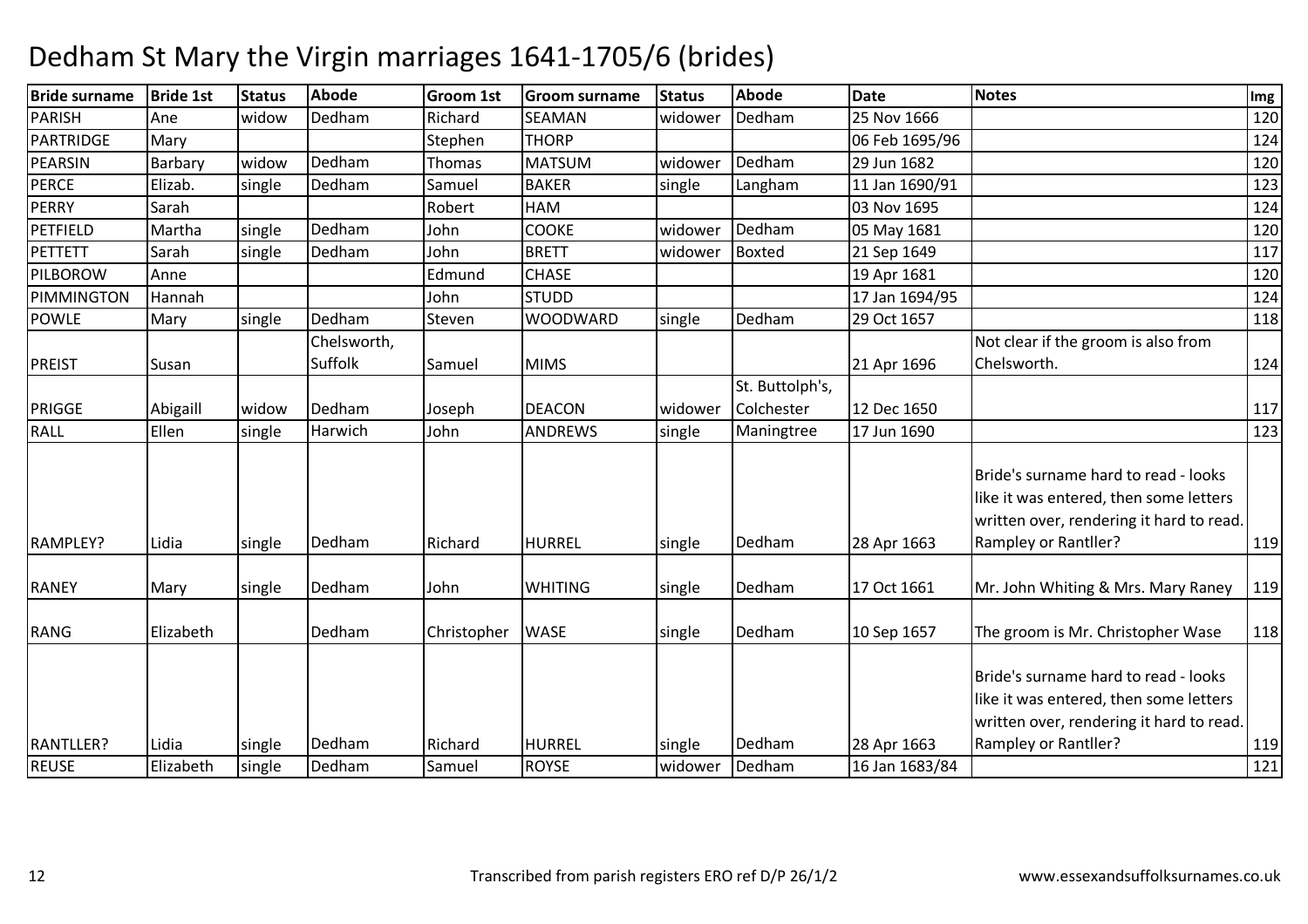| <b>Bride surname</b> | <b>Bride 1st</b> | <b>Status</b> | Abode            | Groom 1st     | <b>Groom surname</b> | <b>Status</b> | <b>Abode</b>     | <b>Date</b>                | <b>Notes</b>                     | Img |
|----------------------|------------------|---------------|------------------|---------------|----------------------|---------------|------------------|----------------------------|----------------------------------|-----|
|                      |                  |               |                  |               |                      |               |                  |                            |                                  |     |
|                      |                  |               | Little Corneth,  |               |                      |               | Little Corneth,  |                            |                                  |     |
| <b>REVE</b>          | Mary             | single        | Suffolk          | Peter         | <b>BRINKLY</b>       | single        | Suffolk          | 01 Apr 1684                |                                  | 121 |
| <b>REYNER</b>        | Susan            |               |                  | Josyah        | <b>BACON</b>         |               |                  | 16 Dec 1695                |                                  | 124 |
| <b>RICHARDSON</b>    | Elizabeth        | single        | Dedham           | Abraham       | <b>SPINK</b>         | single        | Dedham           | 18 Oct 1683                |                                  | 121 |
| RICHEL               | Mary             | single        | Dedham           | Robert        | <b>PLAYLE</b>        | widower       | Dedham           | 16 Oct 1656                | <b>Married at Colchester</b>     | 118 |
| <b>RICHES</b>        | Susan            | single        | Dedham           | Edward        | <b>MORRIS</b>        | widower       | Hadley           | 27 Apr 1693                |                                  | 124 |
|                      |                  |               |                  |               |                      |               |                  |                            | Mr Thomas Lufkine, widower & The |     |
| <b>RIVET</b>         |                  | widow         | Dedham           | Thomas        | <b>LUFKINE</b>       | widower       | Dedham           | 18 Mar 1667/68 Widow Rivet |                                  | 120 |
| RIVETT               | Martha           | single        | Dedham           | Thomas        | <b>BROWNE</b>        | single        | Dedham           | 28 Dec 1682                |                                  | 120 |
| <b>ROBBIN</b>        | Elizabeth        | single        | Dedham           | William       | <b>HOWARD</b>        | single        | Dedham           | 23 Jul 1645                |                                  | 116 |
| <b>ROBERSON</b>      | Mary             | single        | Dedham           | John          | <b>BATT</b>          | widower       | Dedham           | 27 Jun 1655                |                                  | 118 |
|                      |                  |               |                  |               |                      |               |                  |                            | Bride's name given as The Widow  |     |
| <b>ROLFE</b>         |                  | widow         |                  | John          | <b>GAROD</b>         | widower       |                  | 09 May 1667                | Rolfe                            | 120 |
| <b>ROOKE</b>         | Mary             |               |                  | Edmund        | <b>BRABROOKE</b>     |               |                  | 26 Mar 1695                |                                  | 124 |
| <b>ROUS</b>          | Susan            | single        | Dedham           | John          | <b>THORPE</b>        | widower       | Dedham           | 10 May 1683                |                                  | 121 |
| <b>ROUSE</b>         | Judith           | single        | Dedham           | Henry         | <b>POOLLY</b>        | single        | Dedham           | 10 Feb 1645/46             |                                  | 116 |
| <b>ROWELL</b>        | Adria            | single        | Dedham           | John          | <b>LITHERS</b>       | widower       | Dedham           | 10 Feb 1647/48             |                                  | 117 |
| <b>ROYSE</b>         | Elizabeth        | widow         | Dedham           | Peter         | <b>JOBSON</b>        | widower       | Dedham           | 31 Aug 1686                |                                  | 122 |
| <b>RUDKYN</b>        | Sarah            |               |                  | John          | <b>PAMANT</b>        |               |                  | 06 Feb 1695/96             |                                  | 124 |
| <b>RUDKYN</b>        | Susan            |               |                  | Samuel        | <b>CULPECK</b>       |               |                  | 01 Nov 1703                |                                  | 125 |
| <b>RUNTEN</b>        | Anna             | single        | Dedham           | Henry         | <b>WARNER</b>        | single        | Dedham           | 05 Oct 1643                |                                  | 116 |
| SALMON               | Elizabeth        | single        | Dedham           | <b>Thomas</b> | <b>SANDERS</b>       | single        | Dedham           | 29 Apr 1690                |                                  | 123 |
| <b>SALMON</b>        | Marg.            |               |                  | Reynald       | <b>GOFF</b>          |               |                  | 15 Apr 1697                |                                  | 124 |
| <b>SALMON</b>        | Rose             | single        | <b>Bradfield</b> | Abraham       | <b>CARRINGTON</b>    | widower       | <b>Bradfield</b> | 28 Aug 1705                |                                  | 125 |
| <b>SANDERS</b>       | Mary             | single        | Dedham           | William       | <b>HITCHICOCK</b>    | single        | Dedham           | 11 Apr 1689                |                                  | 123 |
| <b>SAYERS</b>        | Mary             | widow         | Dedham           | John          | <b>ALLEN</b>         | widower       | Ardely           | 13 Nov 1683                |                                  | 121 |
| <b>SAYERS</b>        | Elizabeth        | single        | Dedham           | John          | WARNESSE             | widower       | Colchester       | 19 Mar 1684/85             |                                  | 122 |
| <b>SAYERS</b>        | Sarah            |               | Dedham           | Daniel        | <b>PARKER</b>        |               | Bently           | 27 Aug 1685                |                                  | 122 |
| <b>SAYERS</b>        | Anne             | single        | Dedham           | William       | <b>ROGERS</b>        | single        | Capel            | 27 Jan 1686/87             |                                  | 122 |
| <b>SCORREL</b>       | Hannah           | single        | Dedham           | Peter         | <b>BAKER</b>         | single        | Dedham           | 16 Oct 1683                |                                  | 121 |
| <b>SEABORN</b>       | Mary             |               | Dedham           | Abr.          | <b>NORMAN</b>        |               | Manningtree      | 25 Jun 1696                |                                  | 124 |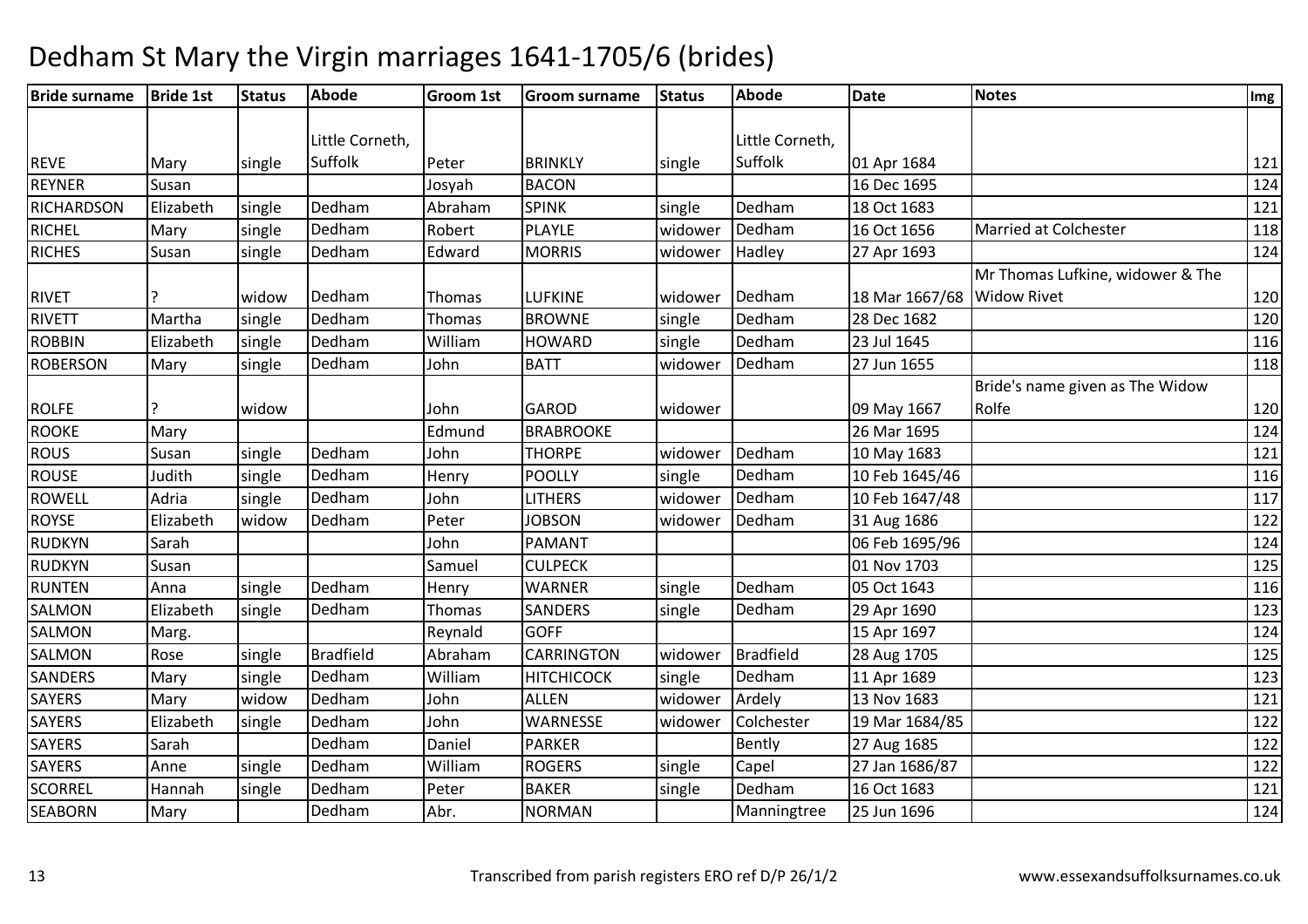#### **Bride surname Bride 1st Status Abode Groom 1st Groom surname Status Abode Date Notes Img** SEABORNE Susan Single Dedham m Roger YOUNG single St. Nicholas', Ipswich**Ipswich 10 Apr 1656**<br>Dedham 31 May 1687 The groom is Mr. Roger Young. 118 SEAMAN**Frances** widow<br>Jane single Dedhamm Thomas LAD single Dedham 31 May 1687 122<br>122 SEAMANS JaneDedham m Stephen BOWLER single Dedham 13 Jan 1664/65 120<br>13 Jan 1664/65 120 SELLYSusan<br>Mary n single Ardely James BULLOCK widower Dedham m 11 Sep 1683 121<br>121 **SHARP** single Dedham Henry HUBBARD single Dedham 09 Dec 1658 <sup>118</sup> SHARPE Elizabeth single Dedhamm Thomas WYLES single Dedham 05 Apr 1659 119 119 SHARPE Susann single John DAVY single 12 Apr 1660 1119 SHARPE Susan Dedham Nathan. SHERMAN Dedham 18 Jan 1693/94 <sup>124</sup> SHARPE Sarah Willm. SHERMANN 124 SHELLEY Anne single Dedhamm John SHERMAN single Langham 07 Oct 1705 125 SHERMANMary single Dedham<br>Hester single Dedham m Gualter ALLEXANDER widower-Dedham 09 May 1642<br>115 - Gualter Land, Carl and Carl and Carl and Carl and Carl and Carl and Carl and Carl and Carl and Carl and<br>116 - Carl and Carl and Carl and Carl and Carl and Carl and Carl SHERMANHester single Dedham<br>Martha single Henry FENNE single Dedham 25 Mar 1647 <sup>117</sup> SHERMANN Martha single Henry DAVY single 19 Jun 1656 Married at Colchester 118 SHERMAN Debora single Dedham<br>SHERMAN Pricilla single Dedham m John WALL single Stratford. Suffolk 24 Jun 165624 Jun 1656 Married at Colchester 118<br>25 Mar 1658 118 SHERMANsingle Dedham m Martin GARWOOD widower Dedham 25 Mar 1658 118 SHERMAN Christian single Dedham m Joseph NICOLS single St. Peter's, Colchester 17 Jul 16844 122 SHERMANMartha single Dedham<br>Christian m George LARRETT single Dedham 02 Oct 1690 123<br>1936 - San Laurent Land, and the San Line of the San Line of the San Line of the San Line of the San Line of t SHERMANN Christian 2010 124 SHERMANN Martha Parker DEATH 06 Nov 1698 124 **SHINGLEWOOD** Hanna *single* Dedham m John DOUDELL widower Dedham 23 Mar 1654/55 118 118 118 SHINGLEWOODD Mary Widow **Edw. LAY** St. Martin's, Colchester 26 Dec 1697124 and 224 **SICKLEPRICE** Mary single Dedham Henry WHITMORE single Dedham 19 Jun 1688 <sup>123</sup> SIDAHMary | widow<br>| Percie | single Dedhamm Clement DAVY widower Dedham 09 Jun 1659 119<br>119 March 19 Jun 1659 119 March 160 110 110 110 March 160 110 110 110 March 160 110 110 110 March 160 110 110 SIDNY PercieDedham m James |HOWARD |single |Dedham |09 Apr 1644 | |116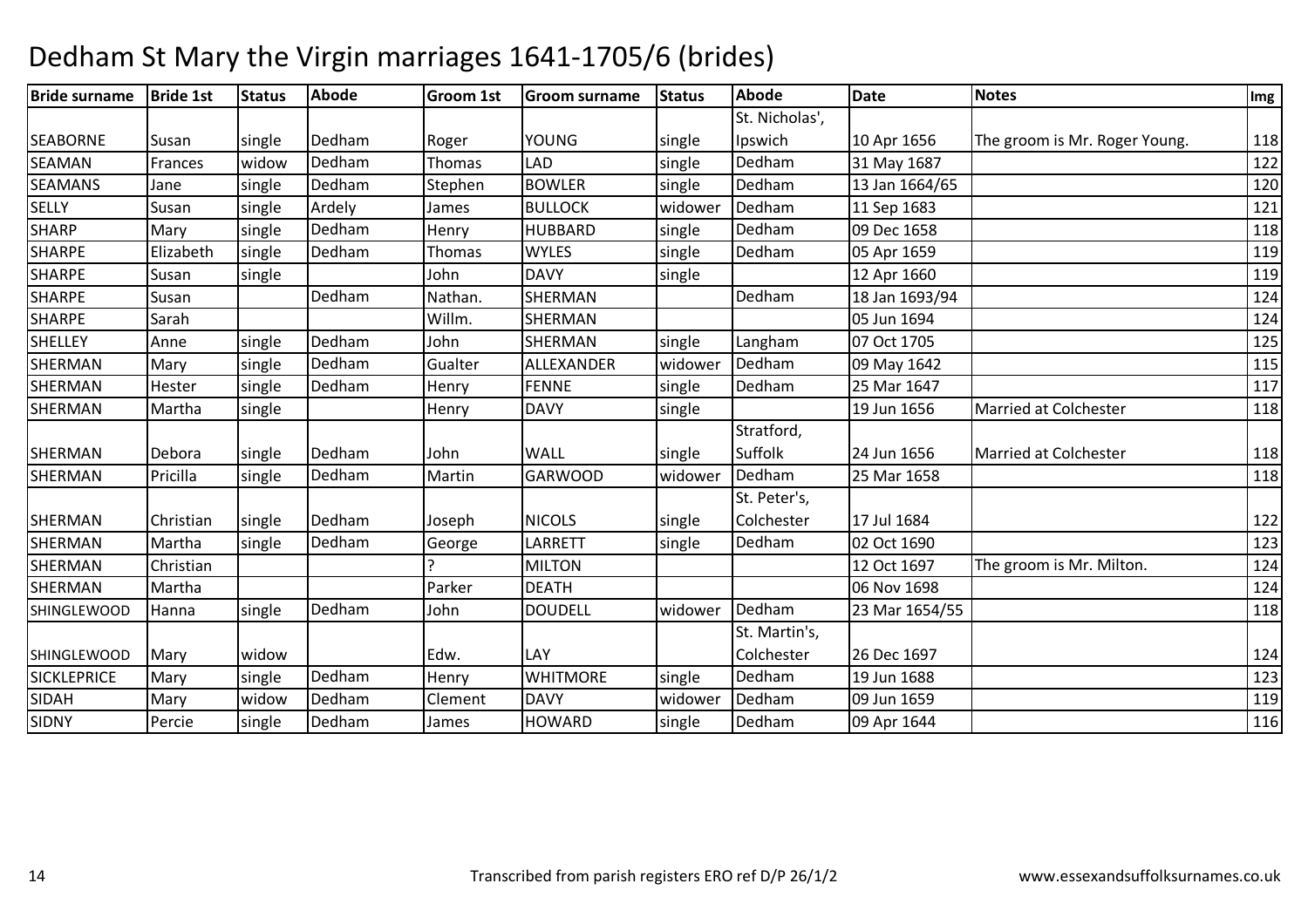| <b>Bride surname</b> | <b>Bride 1st</b> | <b>Status</b> | <b>Abode</b>  | Groom 1st | <b>Groom surname</b> | Status  | <b>Abode</b> | <b>Date</b> | <b>Notes</b>                            | $\sqrt{\frac{mg}{m}}$ |
|----------------------|------------------|---------------|---------------|-----------|----------------------|---------|--------------|-------------|-----------------------------------------|-----------------------|
|                      |                  |               |               |           |                      |         |              |             |                                         |                       |
|                      |                  |               |               |           |                      |         |              |             | Heith is presumbly the area now         |                       |
|                      |                  |               |               |           |                      |         |              |             | known as "Hythe". It's "the Heith       |                       |
|                      |                  |               |               |           |                      |         |              |             | parish" in the register - presumably St |                       |
|                      |                  |               |               |           |                      |         |              |             | Leonard-at-the-Hythe. Some records      |                       |
|                      |                  |               |               |           |                      |         |              |             | say "Heath" instead of "Hythe". The     |                       |
|                      |                  |               |               |           |                      |         |              |             | spelling "Heith" probably shows the     |                       |
|                      |                  |               | Heith,        |           |                      |         | Heith,       |             | placename moving from Heath to          |                       |
| <b>SLOMAN</b>        | Alice            | single        | Colchester    | Edward    | <b>COXE</b>          | single  | Colchester   | 21 Dec 1683 | Heith.                                  | 121                   |
| <b>SMITH</b>         | Mary             | single        | <b>Boxted</b> | Timothy   | <b>HURLOCKE</b>      | single  | Harwich      | 10 Jul 1649 |                                         | 117                   |
| <b>SMITH</b>         | Mary             | widow         | Dedham        | Peter     | <b>HOWARD</b>        | widower | Dedham       | 25 Jul 1659 |                                         | 119                   |
| <b>SMITH</b>         | Elizabeth        | widow         | Dedham        | Thomas    | LULL                 | widower | Dedham       | 05 May 1681 |                                         | 120                   |
| <b>SMITH</b>         | Clemens          | single        | Dedham        | Jeremy    | <b>SCORRELL</b>      | single  | Dedham       | 22 Apr 1686 |                                         | 122                   |
|                      |                  |               |               |           |                      |         | St. Giles',  |             |                                         |                       |
| <b>SMITH</b>         | Mary             | single        | Dedham        | John      | <b>WARD</b>          | widower | Colchester   | 30 Dec 1690 |                                         | 123                   |
| <b>SMITH</b>         | Elizab.          | single        | Dedham        | Daniel    | <b>HAMM</b>          | single  | Dedham       | 26 Apr 1691 |                                         | 123                   |
| <b>SMYTH</b>         | Judith           | widow         | Dedham        | Benjamin  | <b>BARKER</b>        | single  | Dedham       | 25 Sep 1656 |                                         | 118                   |
| <b>SMYTH</b>         | Rachel           | single        | Dedham        | Isaac     | <b>BUTLER</b>        | widower | Dedham       | 26 Jun 1684 |                                         | 122                   |
| <b>SMYTH</b>         | Mary             | single        | Dedham        | Nathaniel | <b>ALLEN</b>         | single  | Dedham       | 10 Nov 1687 |                                         | 122                   |
|                      |                  |               |               |           |                      |         |              |             | Smudge at the end of the bride's        |                       |
| SONIDA[L_]           | Anne             | single        | Dedham        | Robert    | <b>SPINK</b>         | single  | Dedham       | 24 Oct 1660 | surname so difficult to read.           | 119                   |
| <b>SPEARE</b>        | Susan            | single        | Dedham        | James     | <b>WATTS</b>         | widower | Dedham       | 09 Jun 1687 |                                         | 122                   |
| <b>SQUIRRIL</b>      | Clemens          |               |               | Matthew   | <b>GOLDING</b>       |         |              | 19 Jun 1704 |                                         | 125                   |
| <b>STANNARD</b>      | Martha           | single        | Dedham        | John      | <b>ORMAN</b>         | single  | Dedham       | 08 May 1646 |                                         | 116                   |
| <b>STARKE</b>        | Susan            | single        | Dedham        | William   | <b>WHITMORE</b>      | single  | Dedham       | 16 Oct 1656 | <b>Married at Colchester</b>            | 118                   |
|                      |                  |               |               |           |                      |         | Wardingfeild |             |                                         |                       |
| <b>STERN</b>         | Sarah            |               | Dedham        | John      | PAIN                 |         | Parv.        | 07 Apr 1692 |                                         | 124                   |
| <b>STEVENS</b>       | Martha           | single        | Dedham        | Ezekiell  | SHERMAN              | single  | Dedham       | 21 Aug 1645 |                                         | 116                   |
| <b>STEVENS</b>       | Anna             | single        | Dedham        | John      | <b>BLOSSE</b>        | single  | Dedham       | 21 Apr 1647 |                                         | 117                   |
| <b>STEVENS</b>       | Grace            | single        | Stratford     | Edmond    | SHERMAN              | widower | Dedham       | 08 Dec 1656 | Married at Bilston                      | 118                   |
| <b>STEVENS</b>       | Elizabeth        | single        | Dedham        | William   | <b>MERCHANT</b>      | single  | Dedham       | 14 Aug 1684 |                                         | 122                   |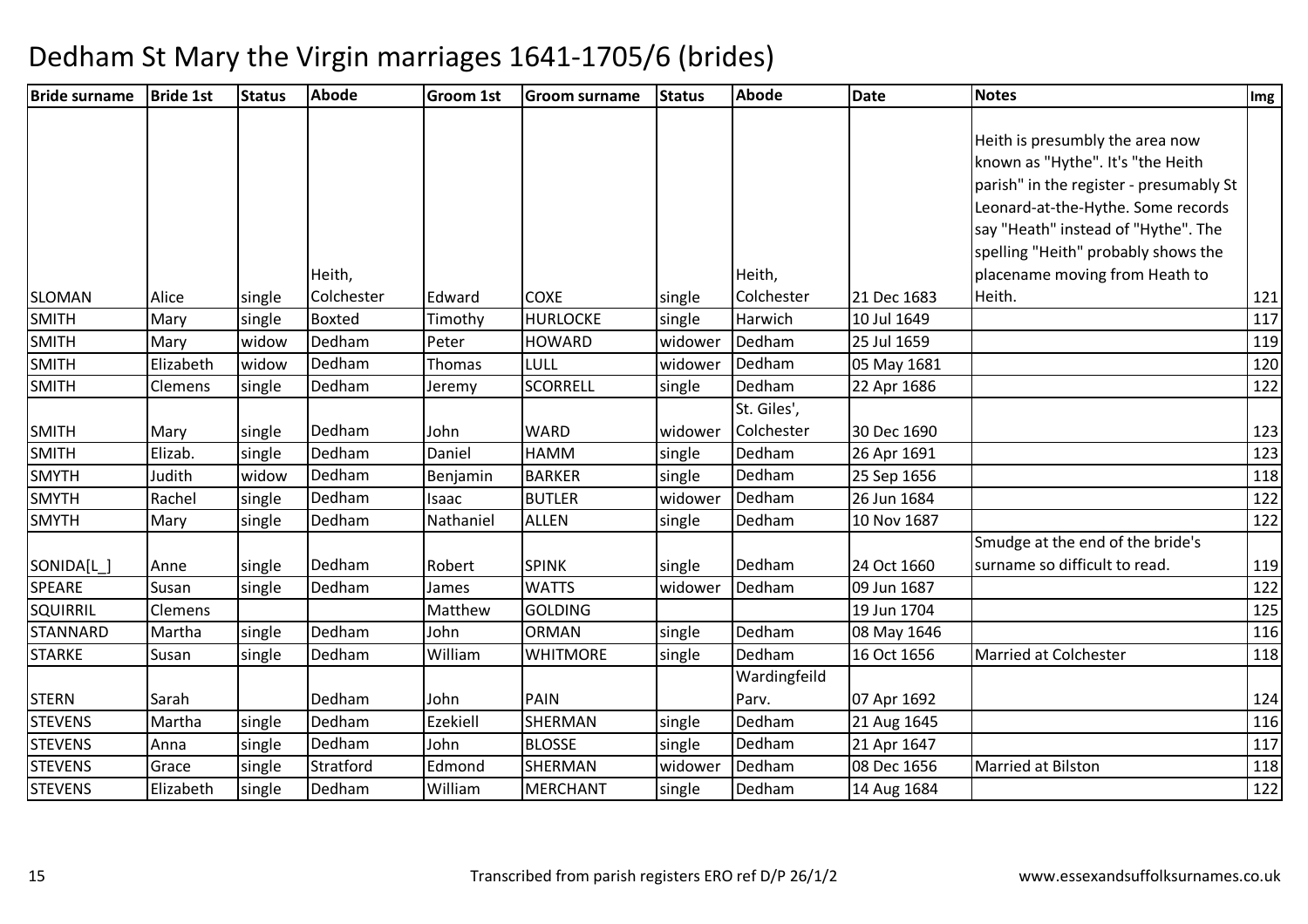| <b>Bride surname</b> | <b>Bride 1st</b> | <b>Status</b> | Abode              | <b>Groom 1st</b> | <b>Groom surname</b> | <b>Status</b>    | Abode       | <b>Date</b>    | <b>Notes</b>                         | Img |
|----------------------|------------------|---------------|--------------------|------------------|----------------------|------------------|-------------|----------------|--------------------------------------|-----|
|                      |                  |               |                    |                  |                      |                  | St. James', |                |                                      |     |
| <b>STEVENS</b>       | Martha           | widow         | Wivenhoe           | Thomas           | <b>SEABROOK</b>      | single           | Colchester  | 25 Feb 1689/90 |                                      | 123 |
| <b>STRANGE</b>       | Mary             |               |                    | Nath.            | <b>BURROUGHS</b>     |                  |             | 18 Jul 1700    |                                      | 125 |
| <b>STRATIN</b>       | Mary             | single        |                    | Rob.             | <b>FINSE</b>         | single           |             | 25 Feb 1665/66 |                                      | 120 |
|                      |                  |               |                    |                  |                      |                  |             |                | Groom's abode is Barihold - might be |     |
| <b>STRETON</b>       | Ane              | single        | Dedham             | Joseph           | <b>LEUES</b>         | widower Barihold |             | 17 Apr 1666    | East Bergholt.                       | 120 |
| <b>SUTTON</b>        | Mary             |               |                    | Robt.            | <b>WHITE</b>         |                  |             | 08 Nov 1696    |                                      | 124 |
| <b>SWANTON</b>       | Elizabeth        | single        | Dedham             | Stephen          | <b>HATCHER</b>       | widower          | Dedham      | 13 Oct 1689    |                                      | 123 |
| <b>SYMPSON</b>       | Sarah            | single        | Dedham             | Richard          | <b>BARKER</b>        | single           | Dedham      | 17 Nov 1689    |                                      | 123 |
| <b>TALWOOD</b>       | Sarah            | single        | Dedham             | Stephen          | <b>BRANSON</b>       | single           | Dedham      | 07 Apr 1687    |                                      | 122 |
| <b>TAYLOR</b>        | Elizabeth        | single        | <b>Great Okely</b> | John             | <b>DYER</b>          | single           | Harwich     | 20 Sep 1683    |                                      | 121 |
| <b>TAYLOR</b>        | Sarah            | single        | Dedham             | John             | <b>GRIGGS</b>        | single           | Stratford   | 07 May 1691    |                                      | 123 |
| <b>TAYLOR</b>        | Grace            |               |                    | Zachariah        | <b>PEACOCK</b>       |                  |             | 10 May 1694    |                                      | 124 |
| <b>TAYLOR</b>        | Mary             |               |                    | John             | <b>SAUNDERS</b>      |                  |             | 27 Apr 1699    |                                      | 125 |
| <b>TEMPLEMAN</b>     | Phebe            | single        | Dedham             | John             | <b>WITHERBIE</b>     | single           | Dedham      | 03 May 1664    |                                      | 120 |
| <b>THOMPSON</b>      | Alice            |               |                    | Robert           | <b>BENNETTLAND</b>   |                  |             | 27 Dec 1694    |                                      | 124 |
| <b>THORN</b>         | An               |               |                    | Tho.             | <b>WATERS</b>        |                  |             | 27 Apr 1697    |                                      | 124 |
| <b>THORP</b>         | Susan            | single        | Dedham             | Lybbaeus         | SHERMAN              | widower          | Dedham      | 27 Oct 1691    |                                      | 124 |
| <b>THORPE</b>        | Anna             | single        | Dedham             | John             | <b>FENNE</b>         | widower          | Dedham      | 19 Aug 1647    |                                      | 117 |
| <b>THURLOE</b>       | Elizab.          |               |                    | Joseph           | CARTER               |                  |             | 17 Jan 1694/95 |                                      | 124 |
|                      |                  |               | Stratford,         |                  |                      |                  |             |                |                                      |     |
| <b>TOMPSON</b>       | Mary             | widow         | Suffolk            | John             | <b>BIRD</b>          | widower          | Dedham      | 01 Apr 1656    |                                      | 118 |
| <b>TURNER</b>        | Susan            | single        | Dedham             | Mark             | <b>NETTLES</b>       | widower          | Dedham      | 06 Sep 1683    |                                      | 121 |
|                      |                  |               |                    |                  |                      |                  |             |                | Not clear if the groom is also of    |     |
| <b>VINEYARD</b>      | Sarah            |               | Harwich            | Rich.            | <b>UPSHER</b>        |                  |             | 03 Feb 1697/98 | Harwich.                             | 124 |
| <b>VYNCE</b>         | Susan            |               |                    | Fra.             | <b>GREEN</b>         |                  |             | 31 Jan 1702/3  |                                      | 125 |
| <b>WAFFORD</b>       | Elizabeth        | widow         | Dedham             | Edward           | <b>FIRMAN</b>        | widower          | Dedham      | 09 Feb 1647/48 |                                      | 117 |
| <b>WAKE</b>          | Frances          | single        | Dedham             | Abraham          | <b>HAMME</b>         | single           | Dedham      | 10 Nov 1663    |                                      | 120 |
| <b>WARD</b>          | Mary             | widow         | Harwich            | Richard          | <b>PRATT</b>         | widower          | Harwich     | 15 Jul 1691    |                                      | 124 |
| <b>WARNER</b>        | Elizabeth        | single        |                    | William          | <b>CHACE</b>         | single           | Wivenho     | 28 Aug 1656    |                                      | 118 |
| <b>WARREN</b>        | Anne             |               |                    | Isaac            | <b>HAMM</b>          |                  |             | 17 Aug 1704    |                                      | 125 |